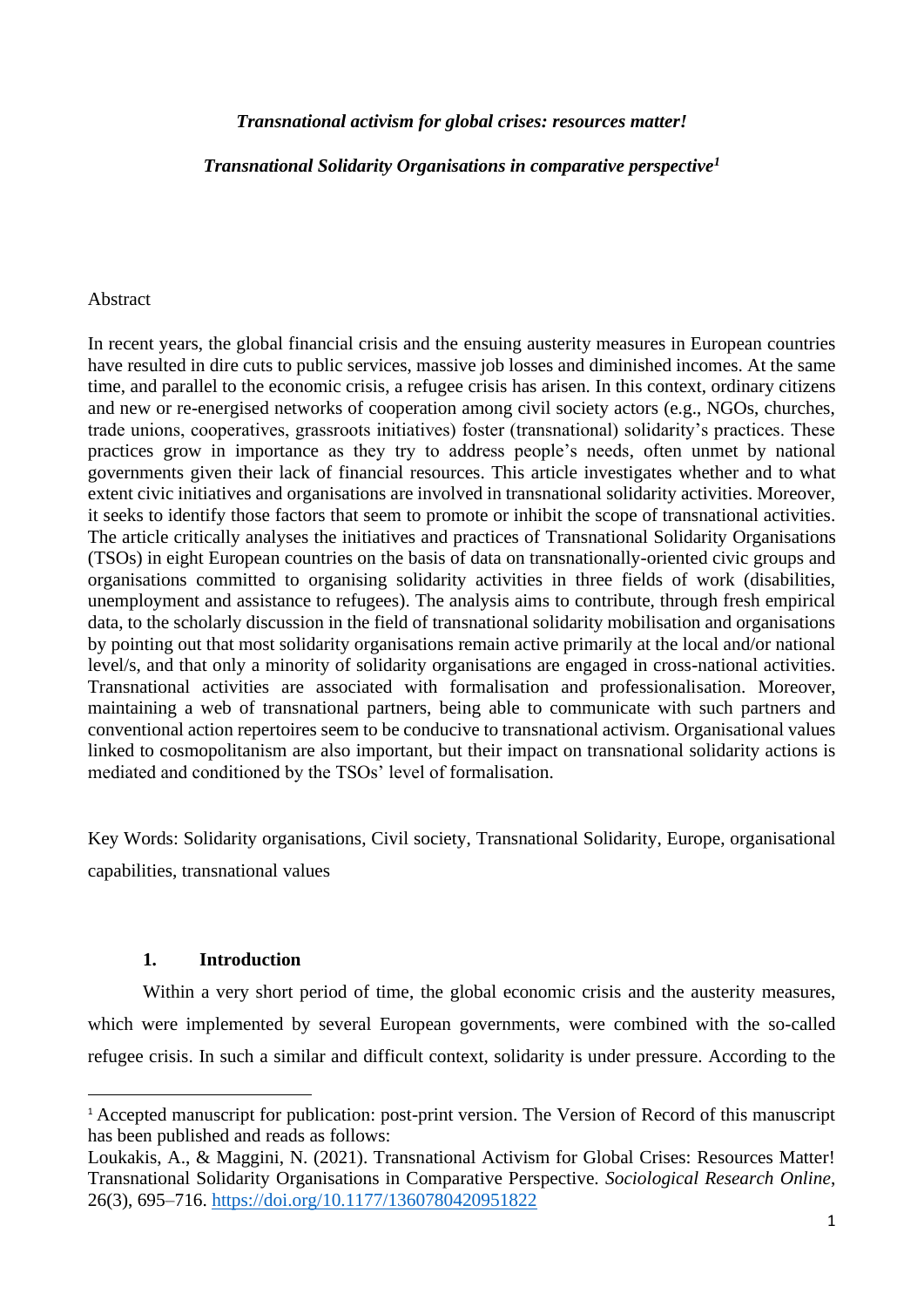developments in the political opportunity structure theory, social movements and political opportunities interact and affect each other. On the one hand, political opportunities and threats can shape or affect the form of the movements. On the other hand, opportunities are updated through the interaction with social movements (Fillieule, 2006) in both national and international contexts. Hence, the international economic and refugee crisis opened a window of opportunity for activism beyond national borders, as shown by studies on European anti-austerity protests and solidarity actions in favour of refugees (Della Porta and Mattoni, 2014; Fominaya, 2017; Fominaya and Cox, 2013; Della Porta, 2018). In this study, we focus on solidarity at meso (organisational) level —through the analysis of civil society based initiatives— which provides us with an understanding of solidarity as a collective, organised form of helping others.

Indeed, austerity and cuts led not only to anti-austerity protests, but also to resilience and social ingenuity, deployed through a range of new or already established civil society organisations, which can hold formal or informal status (such as citizens groups, NGOs, the Orthodox and Catholic Church, Municipal Authorities, etc.) (Kousis, Giugni and Lahusen, 2018). In other words, the weakness of governments and the market to meet these increasing needs, has mobilised formal and informal groups and networks to help those most affected by the crisis (Cristancho and Loukakis, 2018).

While most studies pay attention to the national and subnational level of protests and solidarity activities, the scientific knowledge on transnational protests and solidarity actions is still limited. For instance, Ataç et al. (2016) have studied transnational protests because of the refugee crisis, and (Lahusen, Kousis, Zschache, and Loukakis, 2018) has investigated the transnational features of civil society organisations in Greece and Germany. Previous research has focused on the role played by European integration in encouraging the emergence of a European Civil Society (Smismans, 2006; Kutay, 2014), and on the functional role of European civil society within the European system of governance (Smismans, 2006). They have analysed the pluralism of European civil society with regard to modes of action, representational strategies, issue fields and national provenience (Balme and Chabanet, 2008; Della Porta and Caiani, 2009). Furthermore, they have investigated the ways in which these organisations react to accommodative pressures of the EU and insert themselves into the standard operating procedures (Ruzza and Bozzini, 2008; Kohler-Koch and Quittkat, 2013).

Hence, the importance of studying civil society organisations that operate (directly or indirectly) at the international level, or have at least some transnational linkages: International phenomena, such as the economic and migration crises, must be addressed at the international level to be effectively solved. Relying on these considerations, this study offers fresh empirical data from a cross-national study conducted within the TRANSSOL project<sup>1</sup> and focusing on the Transnational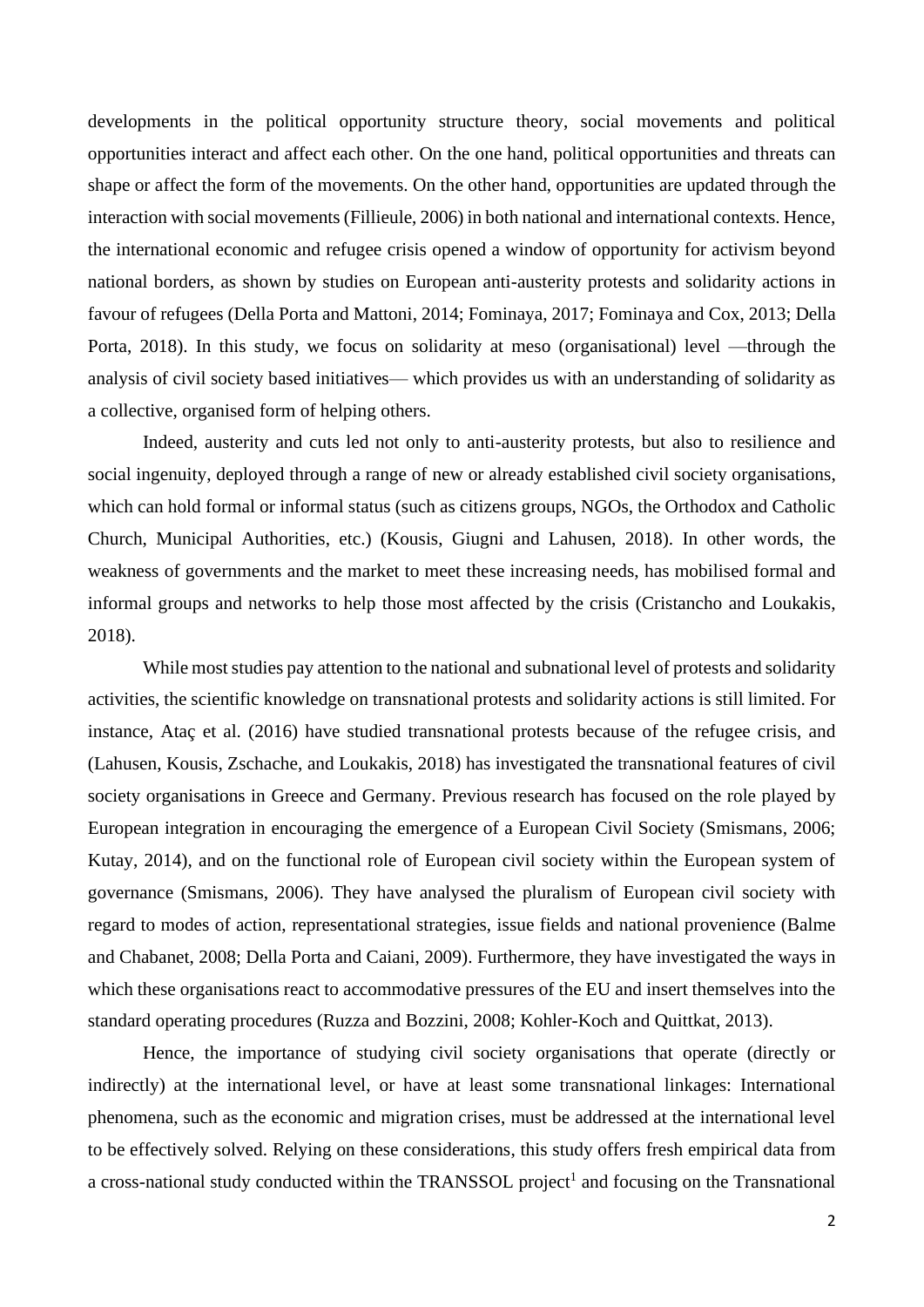Solidarity Organisations (TSOs) which provide solidarity towards three vulnerable groups that have been considerable affected by the crises, namely migrants/refugees, the disabled/health vulnerable people and unemployed/precarious workers. We consider a variety of activities as acts of transnational solidarity. Indeed, scholars have stressed how civil-society engagement can take the form of both advocacy and service provision, complementing the welfare state to meet the needs of those most vulnerable (Baglioni and Giugni, 2014).

The core aim of this paper is to highlight the importance of resources for transnational collective action, and the need to bring back resource mobilisation theory, at the heart of organisational analysis. In descriptive terms, we wish to explore the extent to which citizens' groups and organisations in the above-mentioned fields have expanded the scope of their activities beyond national borders. In explanatory terms, we wish to compare transnationally active and inactive organisations in order to identify the organisational characteristics that seem to be associated with transnational solidarity activism. For this purpose, we will test a series of hypotheses that stress the relevance of TSO transnational activism, and resources such as TSO organisational structures (degree of formalisation, organisations' insertion into transnational networks), their action repertoire and their ideational motivations (organisational value frames).

The structure of the article is as follows: First, the state of the art literature is provided regarding the issue of transnational collective action. Main research questions and hypotheses are presented, too. Then, the following section presents the method and the dataset that have been used for the analyses. The fourth section presents the findings of two different analyses: first, a descriptive analysis compares transnationally active and inactive organisations with regard to several features; then, an explanatory analysis shows the factors which seem to affect the probability of an organisation's involvement in transnational activities (including urgent needs services and protest activities). In the final section, a summary of the findings and the related discussion are provided in order to deepen our knowledge about organisation-based transnational solidarity.

#### **2. Theoretical framework, research questions and hypotheses**

As new forms of politics and collective action have been diffused through globalisation, crossing borders and digital revolution, civil society organisations cannot be the exception if they want to function at an international level. Previous works mostly address the issue of transnational action scope of civil society organisations by looking at their relation with EU institutions (Ruzza and Bozzini, 2008; Kohler-Koch et al., 2010). Scholars are using the concept of vertical Europeanisation in order to describe the field of cooperation between EU agencies and civic organisations (Kohler-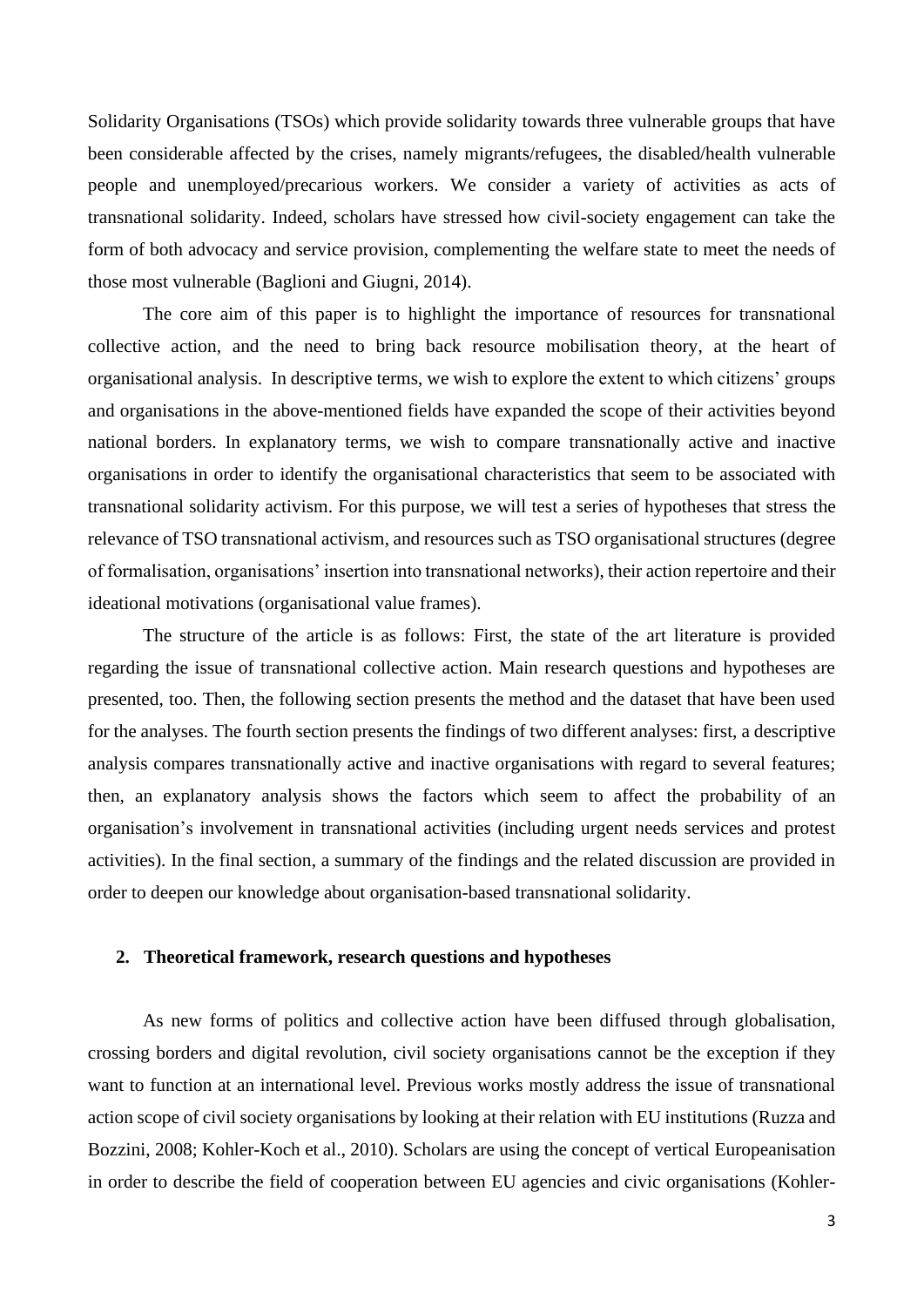Koch et al., 2010; Sanchez Salgado, 2017), or the concept of horizontal Europeanisation in order to describe the direct activities and networks that organisations establish beyond the national borders of their home countries (Della Porta and Caiani, 2009; Tarrow, 2011). Other researchers have focused on the transnational scope of the solidarity movement (Giugni and Passy, 2001) mostly via the transnational NGOs, or by the opportunities for transnational activism offered by supranational agencies such as the UN or the EU.

However, some scholars have moved beyond the traditional political process theory and are focusing on mechanisms in the wake of McAdam's (et al., 2001) contentious politics approach. They focused on the processes of contention by identifying three main types of mechanisms: *dispositional mechanisms*, such as the perception and attribution of threat or opportunity; *environmental mechanisms*, such as resource consumption or population growth; *relational mechanisms*, such as intermediation of a coalition/network among actors with no previous contact by a third actor who has contact with both. The first attempts to use the concept of mechanisms to understand transnational activism was by Della Porta and Tarrow (2005) on Global Justice Movement, identifying four types of dynamics: a) *diffusion*, which is the spread of tactics, values and repertoires of a movement from one country to another; b) *internalisation*, the diffusion at national level of conflicts that have their origin at the transnational level; c) *externalisation*, namely the challenge of activists to supranational actors to put pressure on national power holders; d) *transnational collective action*, namely the coordinated international campaigns of activist networks against international or national actors. Similarly, in his latest elaboration on mechanisms and transnational activism, Tarrow (2011) identifies five key dynamics: *Domestication* (the use of protest tactics at the national level to urge governments to protect people's interests from transnational threats), *Global framing* (the framing of national issues using worldwide frames), *Transnational diffusion* (the spread of similar repertoires and claims across borders), *Externalisation* (national actors targeting transnational actors), *Transnational coalition formation* (the formation of transnational coalitions to support cooperation across borders) (Tarrow, 2011: 235). Despite the importance of mechanisms to explain how dynamics develop and affect the shape of collective action beyond the national borders, for the purposes of this paper, we move back a step by focusing on actors, namely organisations and groups of activists. Based on Tarrow's (2005; 2011) claim that international or global contention is carried out by groups and activists<sup>2</sup>, operating within and outside their societies and countries through the use of domestic and international resources and opportunities to achieve their goals, we want to investigate which organisational resources allow a TSO to conduct solidarity activities abroad. Hence, in this paper, we mainly rely on Resources Mobilisation Theory (Jenkins, 1983; McCarthy and Zald, 1977) to identify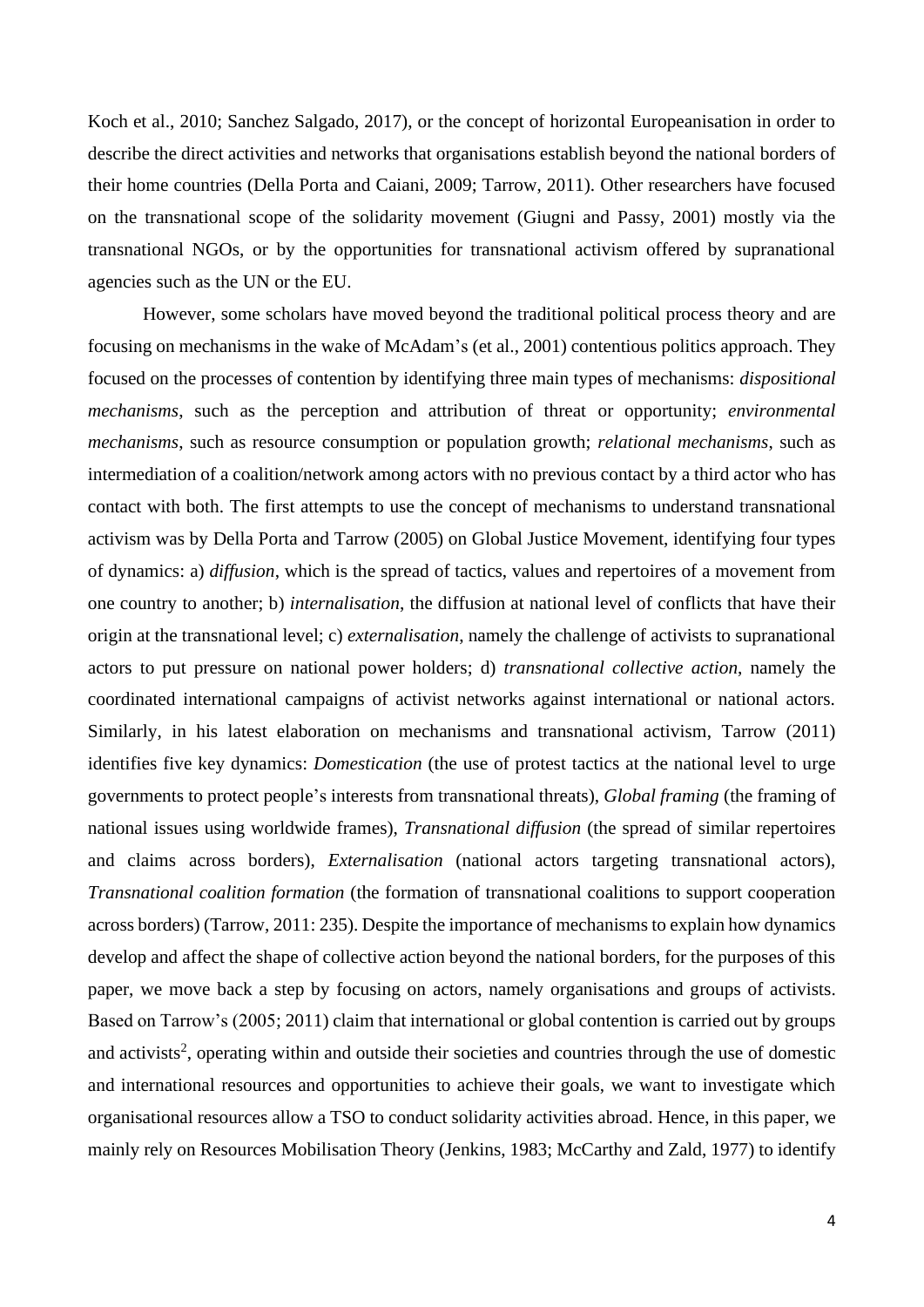the organisational and ideational resources that allow, or constrain, the ability of a TSO to organise solidarity activities beyond the national borders of a country.

Moreover, in the current study, we assume that European economic and refugee crises are international crises that opened a window of opportunity, not only for domestic activism, but also for transnational action in Europe. For instance, the economic crisis of 2008 was the reason for the rise of European anti-austerity protests (Della Porta and Mattoni, 2014; Fominaya, 2017; Fominaya and Cox, 2013). Likewise, the refugee crisis mobilised NGOs and social movements across Europe to engage in solidarity activism in favour of refugees not only in their homelands, but also beyond, such as those held on the Greek islands or walking the Balkan route (Della Porta, 2018). Of course, opportunities and threats have developed differently in each country and their perception by collective actors is not immediate. Indeed, in the wake of McAdam (2010), we believe that organisations play a key role in making political opportunities and threats visible through a process of collective attribution (or framing). Hence, collective action took place differently in each country depending on the differing political opportunities and the ability of indigenous organisations to make the opening of opportunities visible to their adherents (McAdam, 2010). However, in this paper we do not focus on opportunities or mechanisms, but on actors, namely on organisations and groups that carry out solidarity activities. According to classic collective action literature, actors are very important for the mobilisation processes as they organise and conduct collective action episodes, act as advocacy groups through public claims making and, finally, frame collective action and offer opportunities for participation (Tarrow, 2011). In this regard, organisational resources are fundamental for social actors, enabling them to take advantage of the opening in the political opportunity structure: 'It is the organisational vehicles available to the group at the time the opportunity presents itself that condition its ability to exploit the new opening' (McAdam, 2010: IX). Thus, we aim to investigate transnational activities (such as protest, service provision and court litigation) to ascertain whether the commitment of citizens' groups and organisations to transnational solidarity is conditioned by organisational features, involvement in transnational networks, action repertoires and organisational values. It follows that our main research questions are: *What are the similarities and differences between transnationally-active and inactive organisations in terms of organisational structures, allegiances and involvement in international networks, action repertoires and organisational values? What organisational features might increase or decrease the probability of organisations being active at the transnational level?*

In order to answer these questions, we build upon the literature on transnational collective action and social movements. We hypothesise that aims, organisational capabilities and embeddedness in networks might be interrelated with the propensity of TSOs to engage in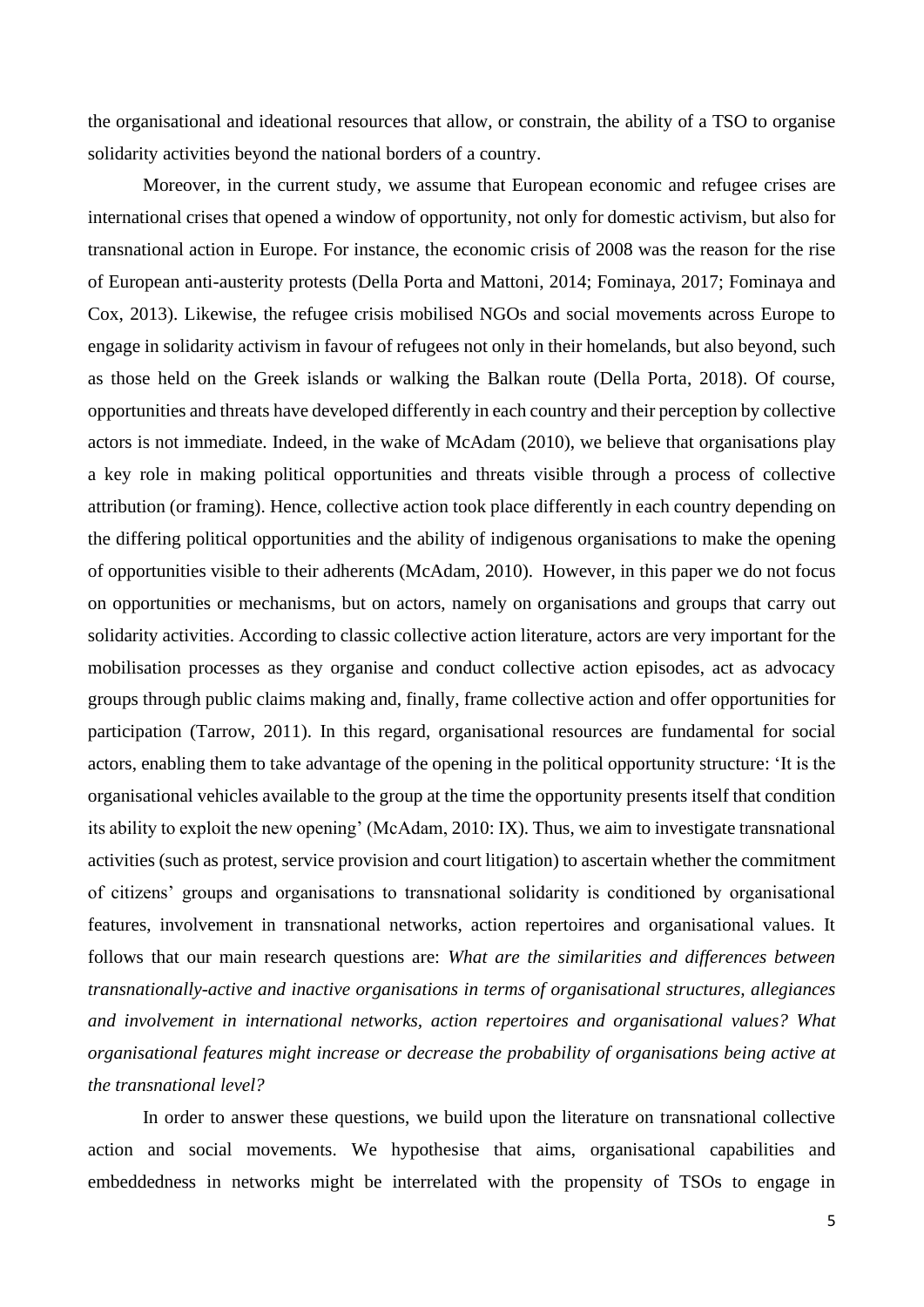(transnational) solidarity activities. In this regard, some theorisations of the trans-nationalisation of social movements are reviewed here in order to situate our study within existing approaches, as well as to suggest hypotheses to be tested. Two of the main theories concerning Transnational Social Movements are the aforementioned Resource Mobilisation Theory (RMT) (Jenkins, 1983; McCarthy and Zald, 1977) and to a lesser extent the New Social Movements (NSMs) Theory (Melucci, 1996). Moreover, we try to link our hypotheses about organisational features with the dynamics of transnational protest introduced by Tarrow (2011).

RMT examines structural factors, including a group's available resources and the position of group members in socio-political networks, to analyse the character and success of social movements (Jenkins, 1983): centralised and formally structured social movements mobilise resources and achieve goals of change more effectively than decentralised and informal social movements (Edwards and McCarthy, 2004). In light of this approach, we can expect that transnational solidarity is strongly determined by the structure and resources of the organisations we mapped, regardless of their field of activity. Usually, organisational resources are personnel and finances (Kriesi, Tresch and Jochum, 2007; Edwards and McCarthy, 2004). Considering that solidarity and collective action require sharing of resources, coordination of individual activities, provision of incentives and sanctions (Hirsch, 1986), we can expect that organisational resources are a key condition to engaging in campaigns across borders. Indeed, Tarrow (2011) reminds us that maintaining transnational coalitions is difficult, and only those with a degree of institutionalisation and capacity to socialise participants will outlast the issue that brought them together once it is gone. Therefore, our first hypothesis is as follows:

H1) *Transnational solidarity actions are strictly related to the degree of formalisation of TSOs, given that structured and professionalised TSOs have more organisational capabilities and skills to engage in transnational activities with respect to informal groups.*

Second, the TSOs network embeddedness and relational patterns are also important, in line with the analysis of the organisational dimensions of Schmitter and Streeck's (1999). Networks and coalitions function best when they are dense, with many actors, strong connections among groups and individuals in the network, and reliable flows of information. This trans-nationalisation has been addressed by social movement scholars (Imig and Tarrow, 1999; Eder and Kousis, 2001; Della Porta and Caiani, 2009) interested in the diffusion of local protest events across countries. Findings show that EU-level associations and networks play a role in the coordination of transnational protest activities (Ruzza and Bozzini, 2008). Furthermore, Tarrow (2011) identifies the existence of transnational networks as one of the processes, which can lead to transnational activism, 3 similar to the role played by relational mechanisms for contentious politics (MacAdam, Tarrow and Tilly,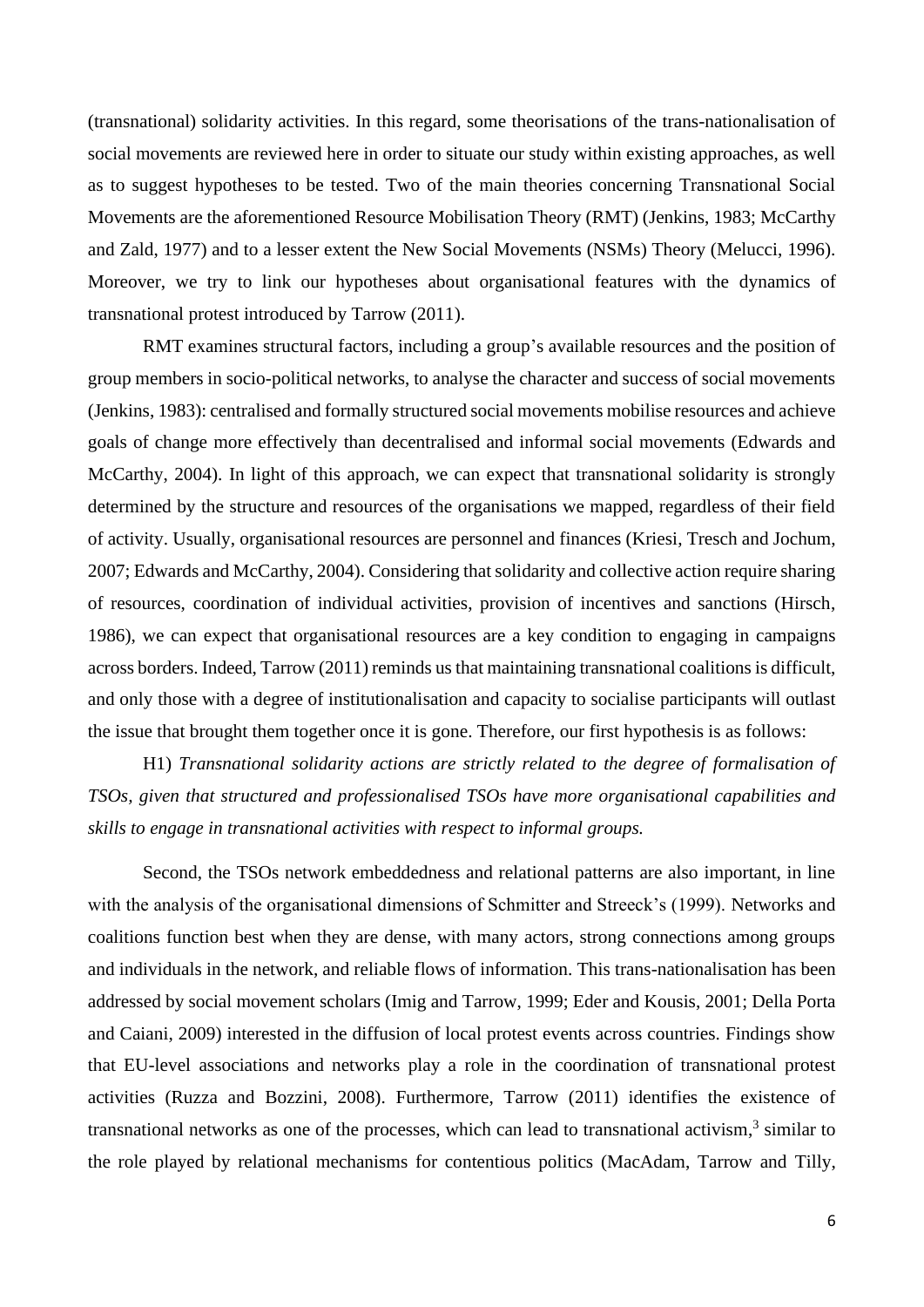2001). Cooperation and joint activities across countries might also be facilitated by the ability to communicate in different languages. It follows that our second hypothesis is:

H2) *TSOs are more likely to engage in transnational solidarity if they are involved in transnational networks by cooperating closely with international partners, belonging to transnational umbrella organisations and communicating in different languages.*

Third, we can expect that action-repertoires play an important role, as well. Indeed, previous research has shown that organisations can encounter problems when engaging in transnational activism, because their action repertoires (i.e., the type of preferred activities and their strategic orientation) are shaped by local circumstances (e.g., policy domains, institutional opportunities, constituencies). This applies particularly to EU-related protest actions, more commonly tied to the local level (Lahusen et al 2018; Imig and Tarrow, 2001; Della Porta and Caiani, 2009), because they target national institutions, mobilise local constituents and are motivated by local issues. Similarly, protest-oriented repertoires might also be held back by domestic contexts because they resonate less with political styles prevalent both at the EU level (Lahusen, 2004) and within other member states. Furthermore, previous studies have unveiled that strategies affect an organisation's ability to collect resources. McCarthy and Wolfson (1996) have shown that organisations which adopted the strategy of providing services, increased their human resources to a larger extent than those organisations which adopted other strategies, such as protest. Hence, we hypothesise that:

*H3) TSOs characterised by a conventional approach to activism are more likely to be transnationally active compared to TSOs with a more contentious style of activism.*

Fourth, NSMs theory has been focused on production and signification, on meanings and practices, and on cultural struggles, in short, on the 'why' of activism (Edelman, 1999: 17; Escobar, Dagnino and Alvarez, 2018). In this regard, ideational motivations should be taken into consideration, particularly for those organisations and movements that frame their missions and goals in terms of values of internationalism, cosmopolitanism and transnational solidarity (Hunt and Bendford, 2004; Ataç, Rygiel and Stierl, 2016). Collective identities and shared discourses, building a shared understanding of the problem and a common purpose, are crucial for the emergence of collective actions (Keck and Sikkink, 1999; Polletta and Jaspers, 2001; Smith, 2002). Indeed, cognitive mechanisms are relevant to the comprehension of contentious politics (MacAdam, Tarrow and Tilly, 2001). Additionally, as previously mentioned, "global framing" is also conceived as one of the processes that transnational activism takes (Tarrow, 2011). In this regard, we can expect that TSOs that frame their actions with values related to cosmopolitanism and to a universalistic notion of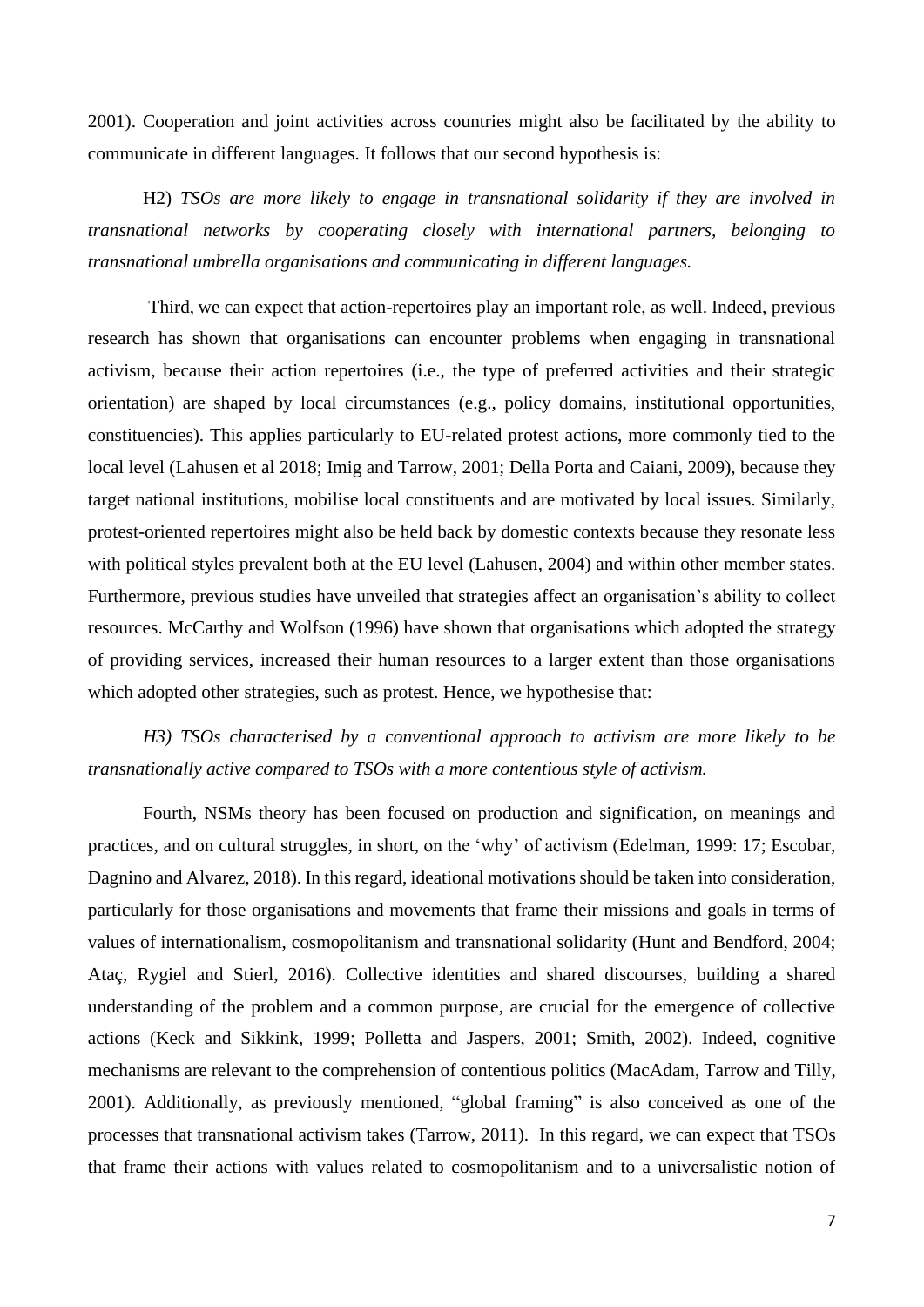solidarity, i.e. solidarity with humankind (Arendt, 1972), will be a necessary correlate of transnational activism. Consequently, we hypothesise that:

*H4) TSOs that frame their actions using cross-national or global values of solidarity will be significantly more committed to solidarity activities across countries.*

Nevertheless, we assume that organisational and human resources are more decisive than the cultural resources represented by global framing of value aims (Tarrow, 2011), in line with the importance of resource mobilisation for social movements (Edwards and McCarthy, 2004). Hence, we speculate that ideational resources, such as discursive frames, do not influence international solidarity directly, but through the interplay with organisational capabilities and resources: TSO values linked to internationalism are a necessary but insufficient condition for transnational activism if there is not an organisational structure that can put them into practice. In other words, we postulate that the impact of organisational aims on transnational engagement is moderated by the degree of formalisation. Thus, we will test this specific conditional hypothesis:

*H5) The impact of cross-national or global values on transnational engagement is expected to be higher when TSOs show high levels of formalisation, whereas organisational values have no impact on transnational engagement when TSOs are less formalised.*

Finally, differences between issue fields should also be controlled for, given that policy domain can influence TSO approaches and their level of networking and transnationalism. Indeed, solidarity is domain bound (Warren, 2001)*.*

## **3. Data and Methods**

The paper builds upon Transnational Organisation Analysis (TSOA), an innovative content analysis approach (Kousis, Giugni and Lahusen, 2018) deriving from protest events, protest cases and political claims analysis, created for the needs of Horizon 2020 research project TRANSSOL. This new approach aims to study the TSOs in a systematic and thorough way. The unit of analysis is the TSO, which is "*a collective body/unit which organises solidarity events with visible beneficiaries and claims on their economic and social well-being including basic needs, health, and work, as depicted through the TSO website/online sources*" (TRANSSOL Codebook, 2016: 3). There are nine criteria of transnationality (organisers, beneficiaries, actions, frames, spatial level of activity, partners, sponsors, participants and volunteers), and each TSO must follow at least one of them. TSOs can have a formal or informal organisational structure. Finally, it is important to mention that TSOs are not state authorities, even if they can cooperate with state agencies (at any level).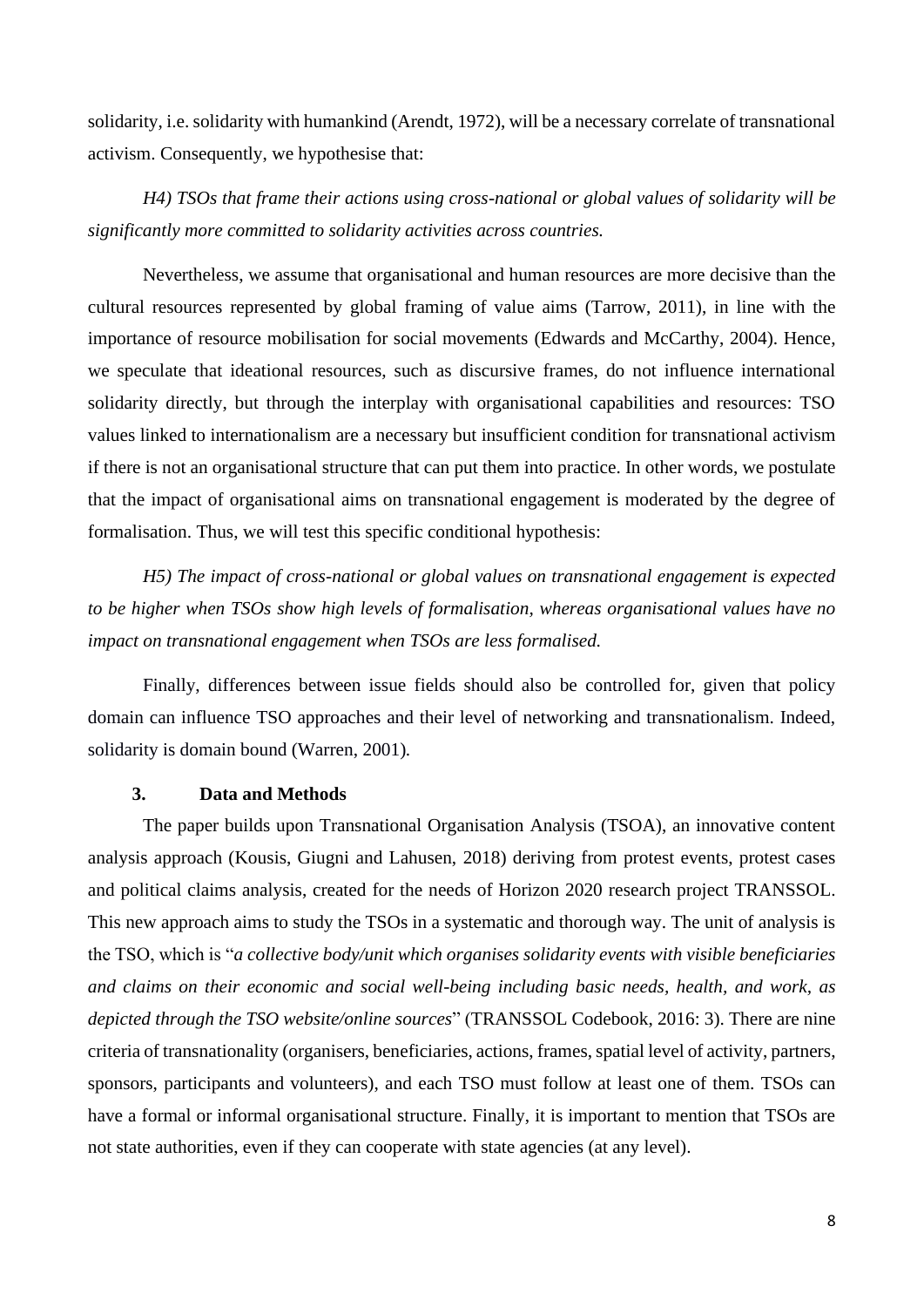For the purposes of this paper, data on eight countries (Denmark, France, Germany, Greece, Italy, Poland, Switzerland, and the United Kingdom) were used. First, the research teams, relying on specific criteria, provided a list of hubs, sub-hubs and individual websites. Then, a team of technicians automatically extracted the websites that these hubs and sub-hubs contained according to information such as name, address, zip code, etc.

From the automatically retrieved websites, a random sample of 300 (100 per action field) TSOs have been coded for each country. As for the statistical analysis, the paper follows a two-step approach. First, a descriptive part provides the profile of the organisations by level of action considering the distribution across issue fields and countries, TSO organisational features, their involvement in international networks looking at membership in national and transnational umbrella organisations, the number of their transnational partners, and the number of languages used on their websites. Moreover, the socio-political profile of the TSOs is also given by presenting their action repertoires and value frames according to level of action.

The second part is an explanatory analysis which tries, via logistical regression models, to investigate which of the above mentioned variables are related with the involvement of TSOs in transnational solidarity activities. In more detail, the aim of our analyses is to investigate which variables might increase or decrease the probability of TSOs being active at the transnational level. In order to validate empirically the theoretical hypotheses we presented in the previous section, we operationalised the relevant factors by means of a number of independent variables that might be relevant in terms of transnational engagement: degree of formalisation, involvement in transnational networks, organisational values, action repertoires and contextual control variables (issue fields and countries). Transnational activism is our (binary) dependent variable: We considered civic groups to be 'transnationally active' when they reported being active in at least one foreign country (European or non-European) as their main area of operation, and/or they affirmed working on behalf of beneficiaries residing in foreign countries.

As regards the independent variables, our codebook listed a number of organisational features that are relevant in order to measure how much the TSOs of our sample are formalised and professionalised, checking whether they had: a board, a president or leader, a secretary/administrative assistant, a treasurer or someone responsible for finance, trustees, paid staff, a written constitution, spokesperson/media-PR, a general assembly, or committees for specific issues. We ran a factor analysis in order to identify the main dimensions, and detected one major statically significant dimension. Factor loadings were particularly high (between 0.44 and 0.75) for a number of items (president, secretary, treasurer, committees, trustees, paid staff, spokesperson) that are tightly related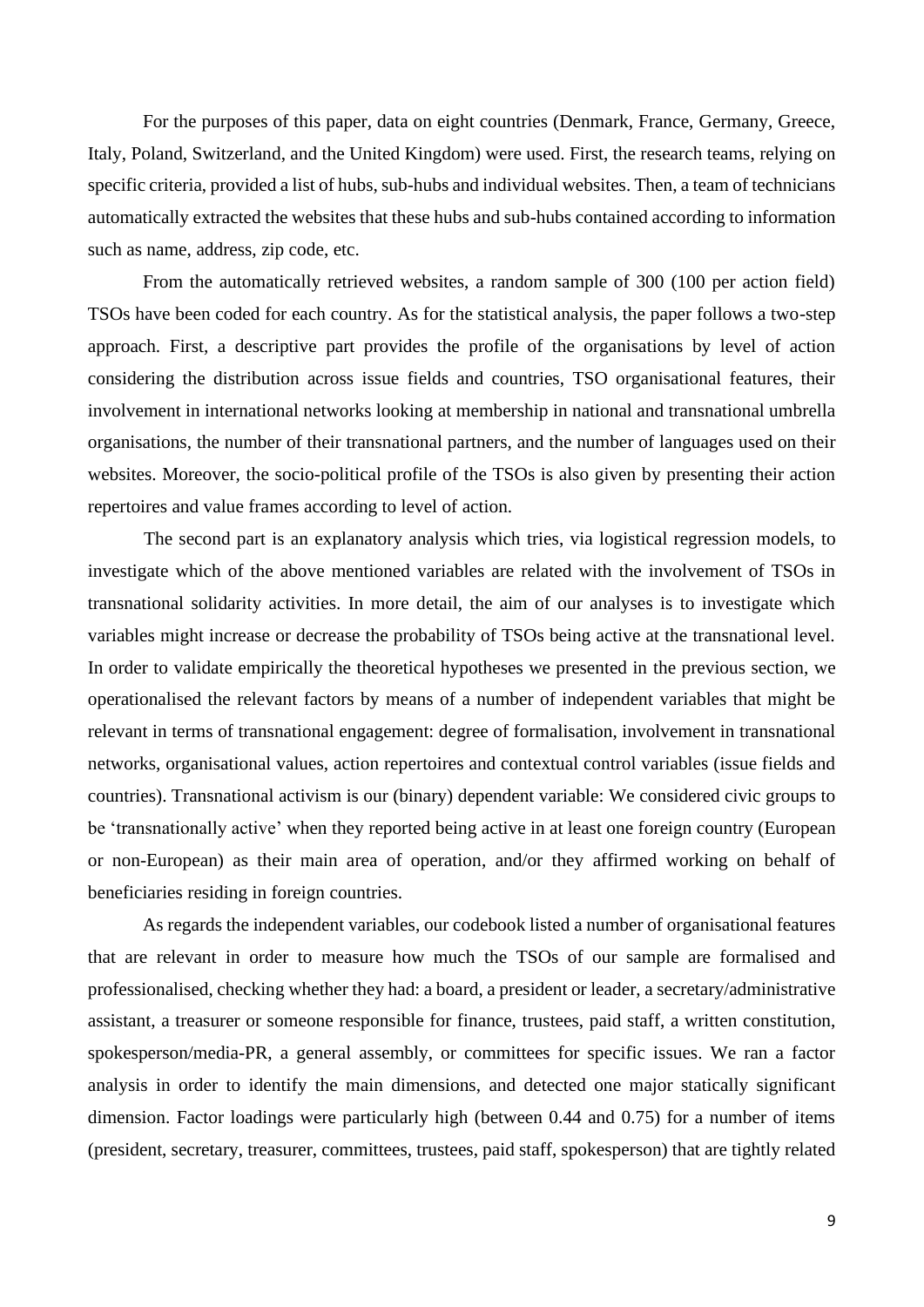to formalisation/professionalisation. The reliability scale was very high (alpha test 0.77). Hence, relying on the seven above-mentioned items, we built an additive index labelled 'Formalisation'.

Moreover, the level of involvement in international networks has been measured through three variables: the number of transnational partners (ranging from 'none' to 'more than 50'), TSO involvement in transnational umbrella organisations, and the presence of multi-language websites. For our purposes, we dichotomised both the variable related to transnational partners and the variable measuring the number of languages on the media outlet, in order to identify those groups/organisations using at least two languages.

Regarding the action repertoires, our codebook specified a number of both conventional and contentious actions. The former includes awareness raising activities, lobbying, direct actions/campaigns/non-protest solidarity activities, court litigation and actions oriented to policy reforms in different domains (family/children, poverty, health, disabilities, migration, labour). The reliability scale for such items was quite good (alpha test 0.54). Therefore, we built an additive index of "Conventional Actions". As regards the protest-oriented repertoires, our dataset includes collective-protest actions, actions oriented to change government, actions oriented to change system/establishment. Given that the reliability scale was high (alpha test 0.64), we built an additive index of "Contentious Actions".

In addition, transnational identities and values were determined based on a variable describing the values to which these organisations are committed. In particular, we operationalised the concept "cosmopolitan/transnational value frames" through the variable, which measures whether the value frames mentioned by TSOs on their websites make any cross-national/transnational/global reference. More precisely, value frames are used to code the framing of solidarity actions undertaken overall by an organisation, i.e. the values on which these actions draw in order to take their fundamental meaning.<sup>4</sup> We included not only values that are cosmopolitan *per se* ("global justice", "internationalism", "multiculturalism", "human rights"), but also other values that are framed in cosmopolitan terms (namely 'solidarity and altruism', "dignity", "equality", "self-determination/selfindependence", "inclusiveness", "peace", 'fairness/ ethics'/social justice", "labour empowerment/equal opportunities", etc.). This is also in line with Tarrow (2011), who conceived global framing as the framing of domestic issues in broader, global terms.

Finally, our analysis aims to ascertain whether transnational solidarity actions are distributed evenly across the three issue fields (disability, migration, unemployment) and countries. For this purpose, we also included dummy variables in our analysis specifying the field of action (with migration as reference category) and country (with Switzerland as reference category).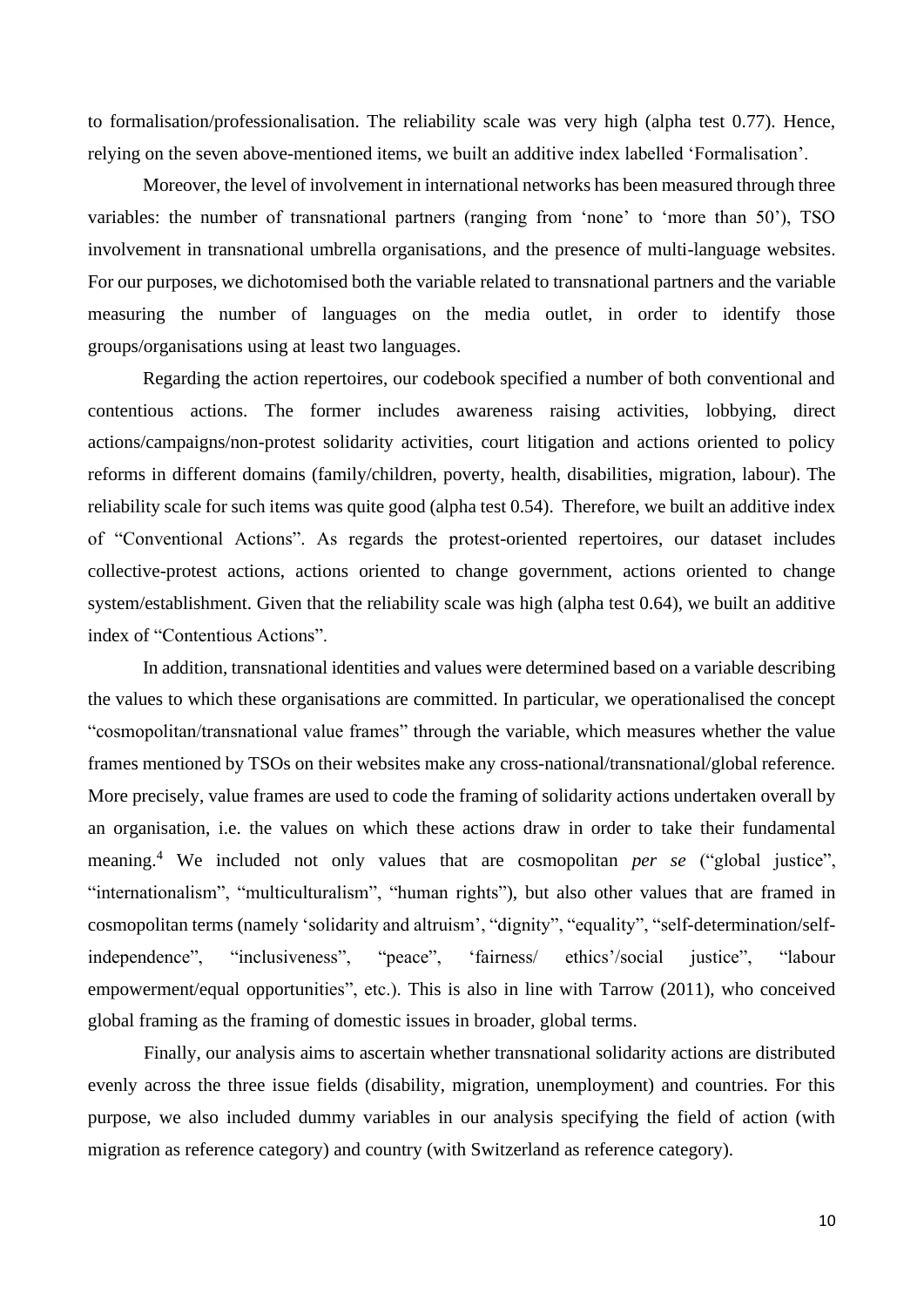# **4. Findings**

#### *TSOs in eight European countries: Differences and similarities*

In this section, we will provide some key elements of the TSOs under study on the basis of the comparison between transnationally active and non-active TSOs. The first feature to be considered is the scope of activities per issue field (see Figure 1). In general, almost one third of TSOs organises solidarity activities abroad. Moving into a cross-field comparison, the TSOs that are engaged in pro refugee/migrant actions are those most active abroad (42.2%). Disability and unemployment TSOs show almost the same level of transnational activism (approximately one fourth of transnationally active organisations in both fields).



Figure 1: TSOs' transnational activities by issue field (percentage values)

Note: Chi-Square test results: 61.100, p=.000

Looking at country differences, Figure 2 shows the share of TSOs engaged in transnational activities by country. Overall, findings reveal that there is a significant number of TSOs that offer solidarity beyond national borders. In more detail, just over half of the Danish and French TSOs have activities and/or beneficiaries outside Denmark and France. Immediately after, we find a group of countries (including Italy, Poland, Germany and Switzerland) in which approximately one third of TSOs is active abroad. Finally, in Greece and the UK, TSOs are mostly focused on their national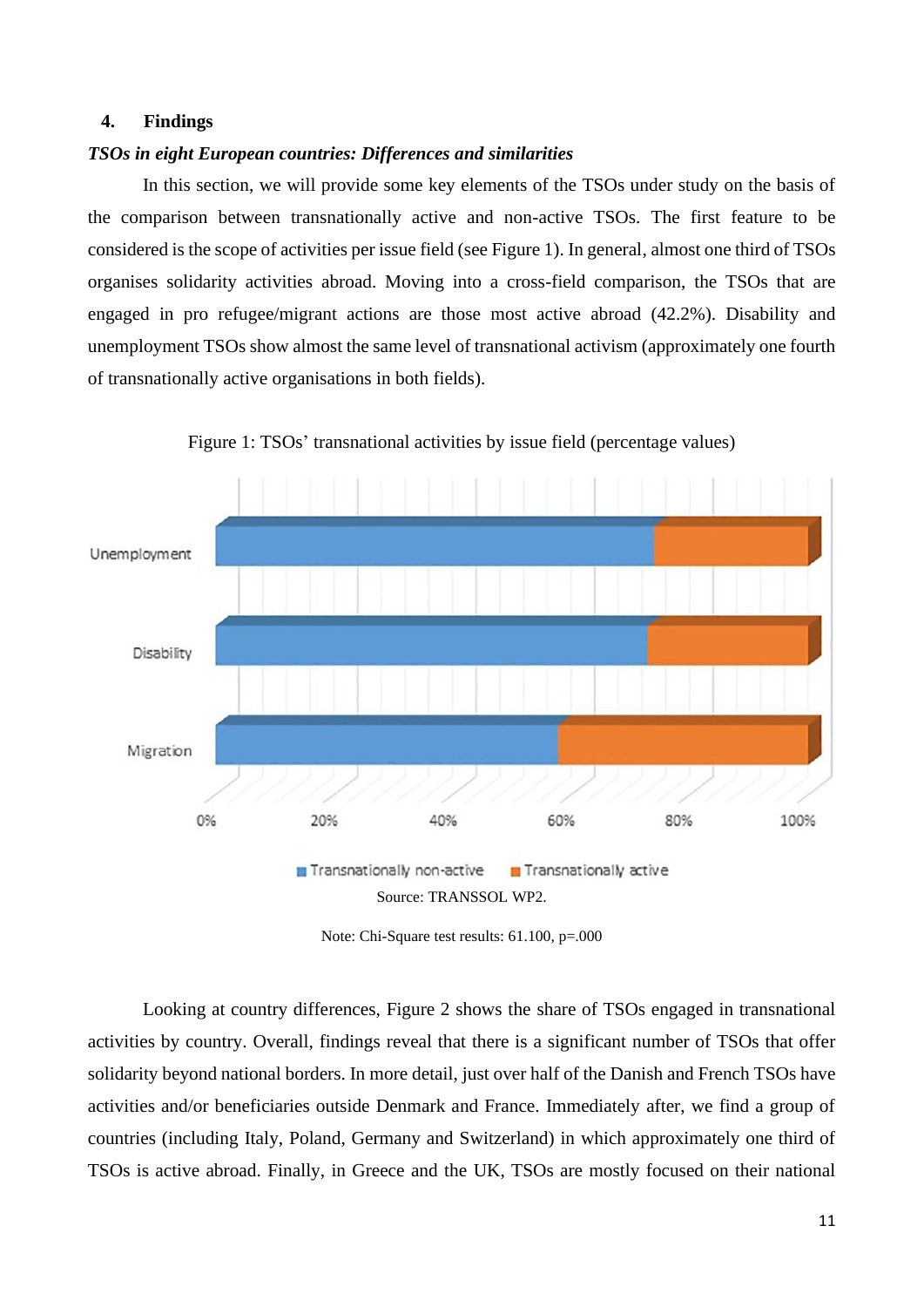context as only 19% of the Greek and 12% of the UK TSOs have activities or beneficiaries in other countries.



Figure 2: TSO transnational activities by country (percentages values)

Note: Chi-Square test results: 204.473, p=.000

Table 1 shows the organisational structure of TSOs by level of action or beneficiaries. In general, most TSOs (approximately 65%) have a president and/or board. A little over half of TSOs has a board, while nearly half of the TSOs has secretarial support. Comparing the organisational structure of the two TSO groups, in general it seems that transnationally active TSOs are more formal and well-structured than the TSOs active only at the domestic level, as they show higher frequencies for almost every organisational feature. In more detail, president, board and /or secretary are the three most common organisational features in both TSO groups, but such features are more widespread among TSOs having transnational activities. A similar pattern is detected for the remaining organisational features. Finally, horizontal decision making procedures through open neighbourhood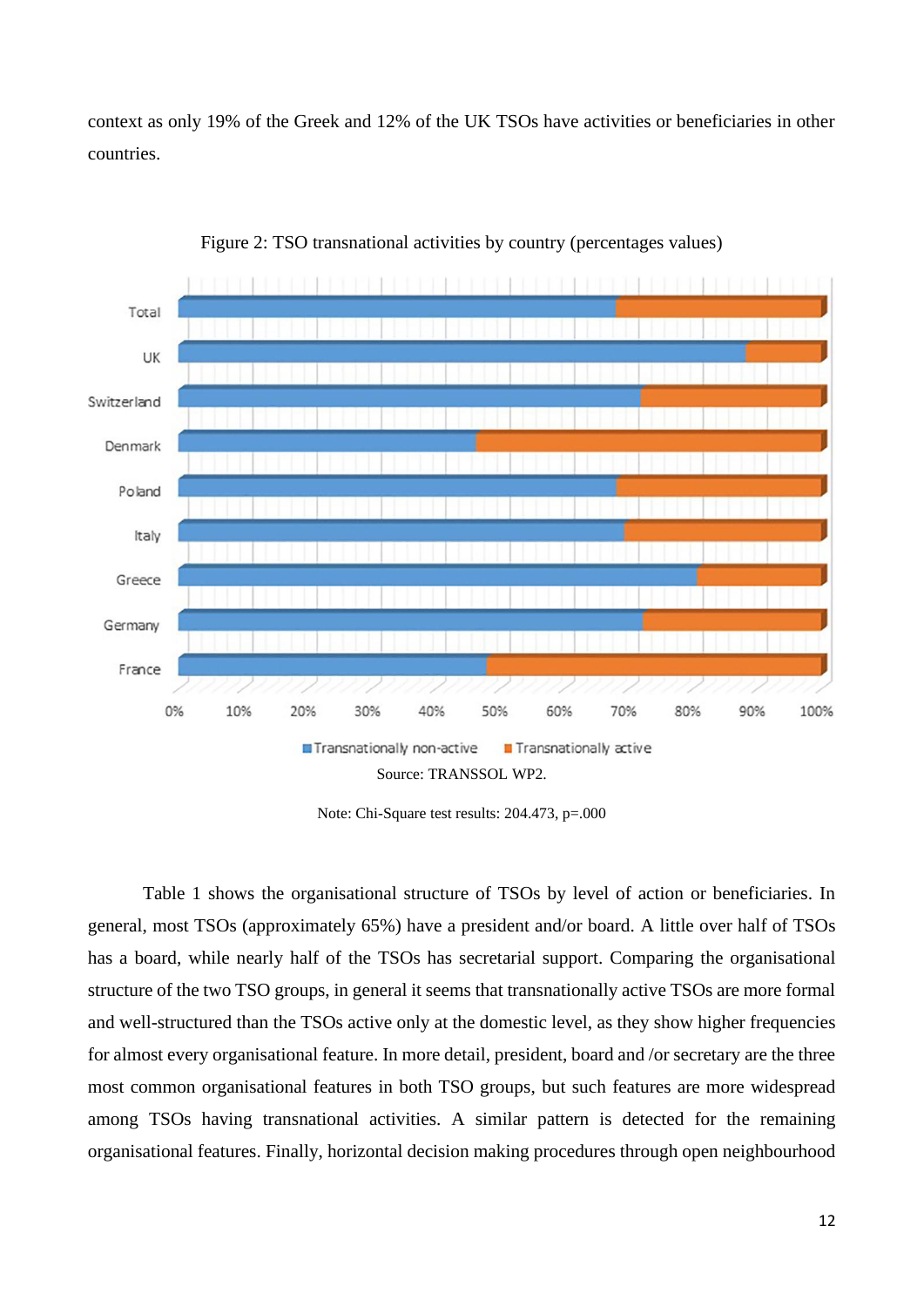assemblies are adopted only by a small minority of TSOs, irrespective of the activities/beneficiaries scope.

| Organisational features       | Transnationally<br>non-active<br>$(n=1.641)(%$ | Transnationally<br>active<br>$(n=767)(%$ | Chi Square test     | Total $(n=2.408)$ |
|-------------------------------|------------------------------------------------|------------------------------------------|---------------------|-------------------|
| Board                         | 54.2                                           | 60.6                                     | 8.839, $p=.003$     | 56.2              |
| President/Leader/Chair        | 62.6                                           | 67.3                                     | 4.871, $p=.027$     | 64.1              |
| Secretary                     | 39.2                                           | 49.9                                     | $24.708$ , p=.000   | 42.6              |
| Treasurer                     | 35.6                                           | 45.6                                     | $22.210$ , $p=.000$ | 38.8              |
| <b>Trustees</b>               | 14.9                                           | 12.9                                     | $1.746$ , p= $.186$ | 14.3              |
| Paid staff                    | 36.0                                           | 35.6                                     | $.030, p=.864$      | 35.8              |
| Written constitution          | 36.6                                           | 40.5                                     | $3.528$ , p=.060    | 37.8              |
| Spokesperson/Media-PR         | 13.8                                           | 27.9                                     | $69.871, p=.000$    | 18.3              |
| General assembly/general body | 35.7                                           | 42.5                                     | $10.252$ , p=.001   | 37.9              |
| Neighbourhood/Open assembly   | 2.7                                            | 1.3                                      | 4.846, $p=.028$     | 2.3               |
| Committees or work group      | 28.9                                           | 35.6                                     | $10.993$ , p=.001   | 31.0              |

Table 1: Organisational structure of TSOs by level of action and/or level of beneficiaries (percentage values)

*Source: TRANSSOL WP2.*

*Note: Dummy variables, multiple answers allowed*

TSO membership in umbrella organisations (especially transnational umbrella) is another element that can affect their transnational engagement. Table 2 depicts whether the TSOs are part of an umbrella organisation or not, and whether this umbrella is active at the transnational level or not. Both data show that TSOs, active beyond the national scope, more frequently tend to be members of an 'umbrella' or a "transnational umbrella" (52.3% and 30.8%, respectively).

Table 2: Membership in umbrella organisation by TSO level of action (percentage values)

| Umbrella features                                    | Transnationally<br>non-active<br>$(n=1.641)(%$ | Transnationally<br>active<br>$(n=767)(%$ | Chi Square test      | Total $(n=2.408)$ |
|------------------------------------------------------|------------------------------------------------|------------------------------------------|----------------------|-------------------|
| Membership in umbrella organisation                  | 44.8                                           | 52.3                                     | $11.773$ , p=.001    | 47.2              |
| Membership in Transnational umbrella<br>organisation | 20.4                                           | 30.8                                     | $30.982$ , p= $.000$ | 23.7              |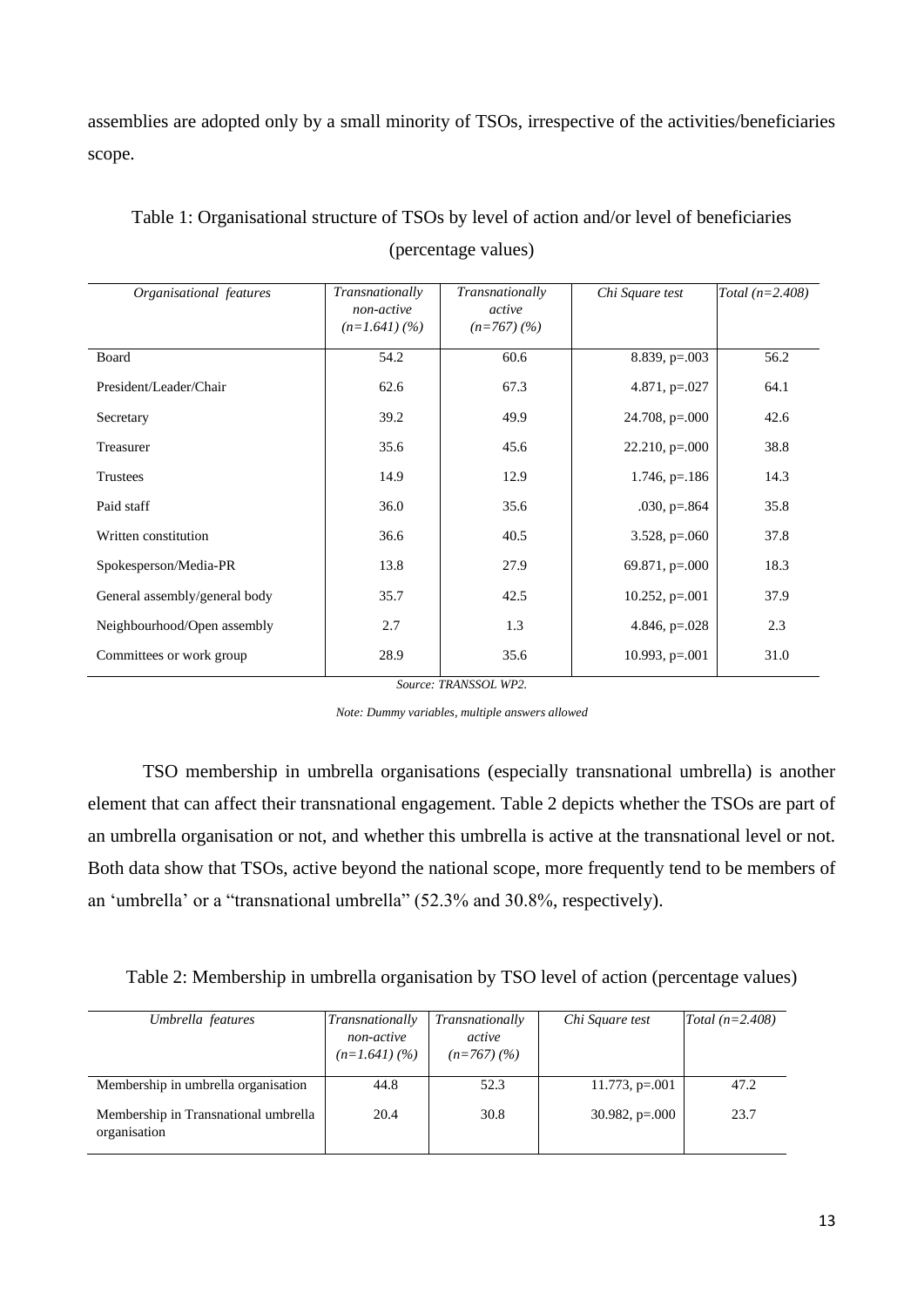Another organisational aspect that we want to investigate is the relationship between the number of transnational partners and TSO solidarity activism across borders (see Figure 3). Overall, TSOs having only domestic activities tend to report few or no transnational partners, while transnationally active TSOs report higher numbers of transnational partners. In more detail, approximately one third of TSOs with a domestic level of activity reports no transnational partners, while almost 60% of them report up to ten transnational partners. Only 4% of these TSOs report more than ten transnational organisations as partners. On the other hand, only 16% of the TSOs that are active abroad do not report transnational partners. Conversely, 67% of them report up to ten transnational partners, 11% report between 11 and 30 transnational partners, and a little over 5% report 30+ transnational partners.



Figure 3: Number of Transnational partners by TSO action or beneficiary level



Furthermore, we want to test if the capability of a TSO to conduct activities beyond the national borders is affected by the number of languages that are used on their websites. Overall, data show (not presented here) that the vast majority of TSOs (75%) display the information about themselves only in their native language. As for the differences between the two TSO groups<sup>5</sup>, almost 40% of the transnationally active TSOs promote their organisation in more than one language. Contrary to that, 81.2% of the domestically active TSOs promote their organisation only in their native language.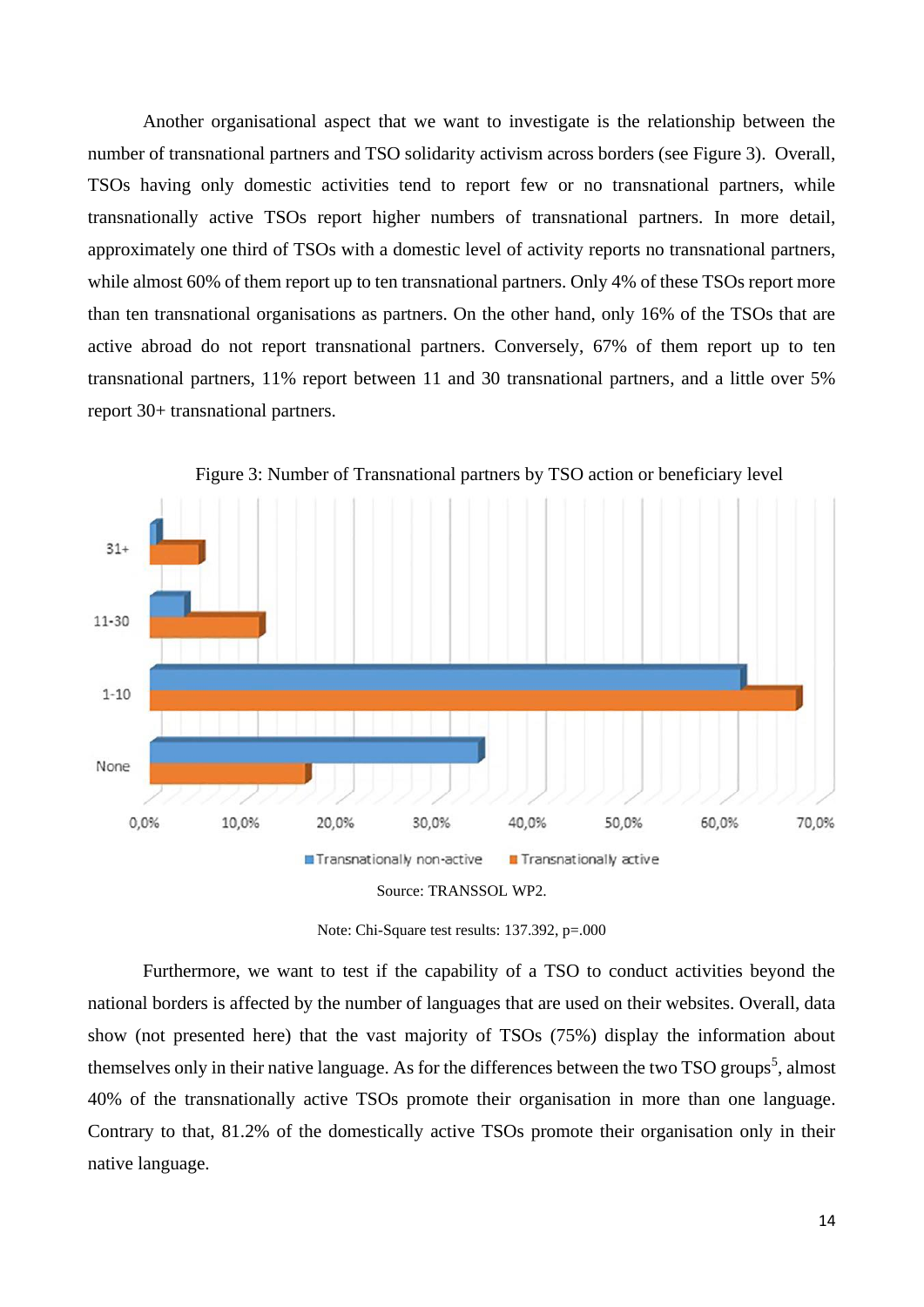Regarding the routes that TSOs follow in order to achieve their aims (see Table 3), the vast majority of them (70%) relies on direct actions and awareness raising activities, regardless of the level of action/beneficiaries scope. Moving on to similarities and differences between the two examined groups, the other two most followed routes are lobbying and policy reforms, mentioned by both TSO groups, especially by transnationally active TSOs. As for the more contentious strategies, neither group of TSOs shows relevant differences, and are negligible for statistically significant impact.

| (percentage values)                         |                 |                 |                   |             |  |
|---------------------------------------------|-----------------|-----------------|-------------------|-------------|--|
| Organisational routes to achieve their Aims | Transnationally | Transnationally | Chi Square test   | Total       |  |
|                                             | non-active      | active          |                   | $(n=2.408)$ |  |
|                                             | $(n=1.641)(%$   | $(n=767)(%$     |                   |             |  |
| Collective protest action                   | 14.1            | 13.3            | $.266, p=.606$    | 13.8        |  |
| Awareness raising                           | 75.3            | 79.1            | $3.378$ , p=.036  | 75.6        |  |
| Lobbying                                    | 36.6            | 41.2            | $4.767$ , p=.029  | 38.0        |  |
| <b>Direct Actions</b>                       | 78.3            | 86.8            | $24.710$ , p=.000 | 81.0        |  |
| Policy reform                               | 28.8            | 37.8            | 18.408, $p=.000$  | 31.6        |  |
| Legal route                                 | 6.1             | 9.4             | $8.548$ , p=.003  | 7.1         |  |
| Change government                           | 2.8             | 2.1             | $1.072$ , p=.311  | 2.6         |  |
| Change system/establishment                 | 7.1             | 7.2             | $.001$ , p=.971   | 7.1         |  |

Table 3: Routes that TSOs follow to achieve their aims by level of actions and beneficiaries

*Source: TRANSSOL WP2.*

*Note: Dummy variables, multiple answers allowed*

The final feature that we want to test is the reference to transnational and universal values. We assume that TSOs promoting cross-national or transnational values, such as internationalism, global justice, humanitarianism, etc., are more transnationally active than the TSOs, which do not refer to cosmopolitanism. Indeed, data show<sup>6</sup> (not presented here) that in the first group, 79.3% of TSOs promote transnational values on their website, whereas in the non-transnationally active group, 49.1% of TSOs mention these kinds of values.

### *Regression results*

So far, we have provided the overall picture of European TSOs in our sample, looking at the individual measures of association between TSO characteristics and scope of action. As stated in previous sections, in order to check the robustness of these (descriptive) findings, and ascertain which variables are more likely to affect our dependent variable (transnational activities), we pooled data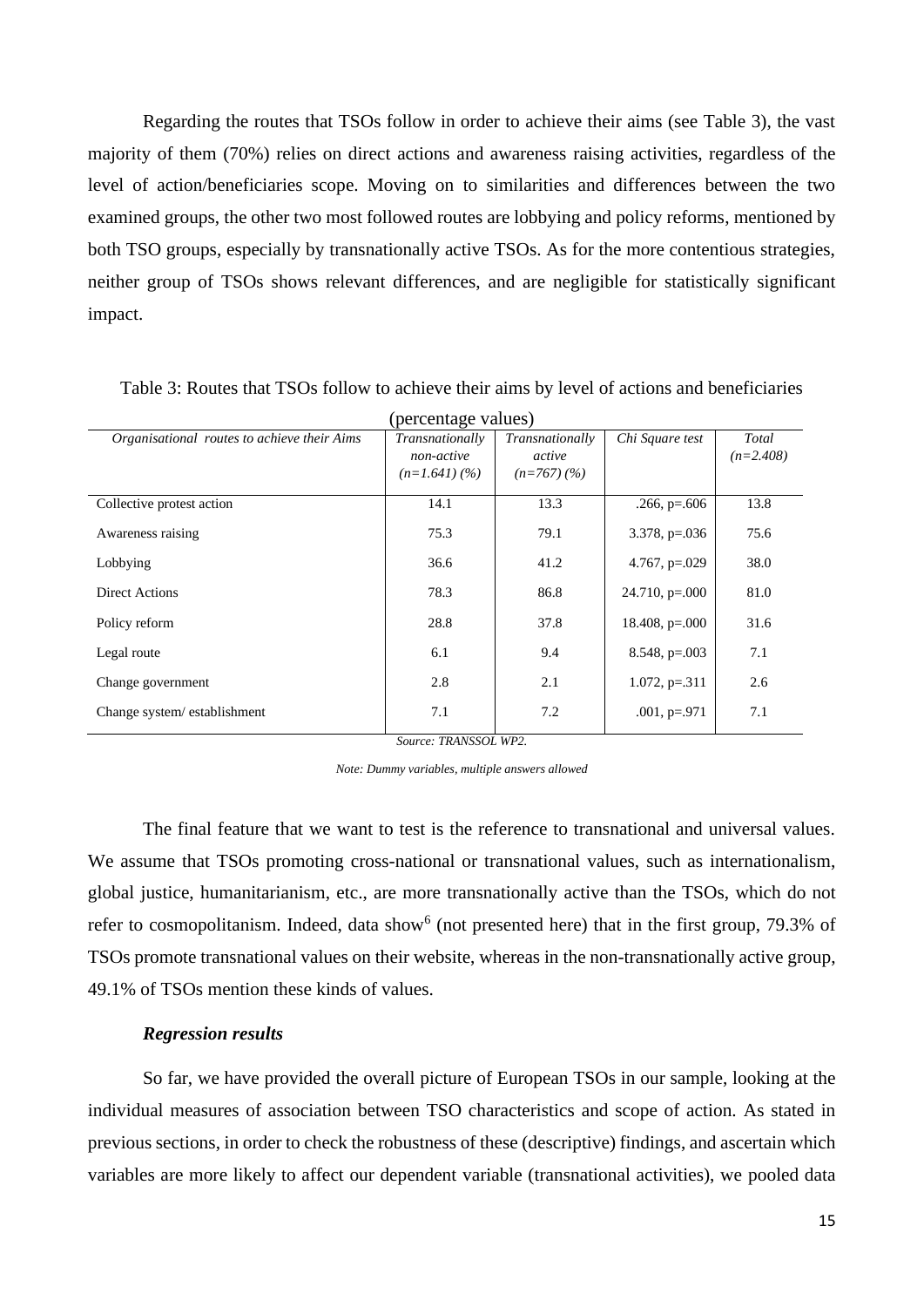and built two logit regression models (Model 1 and Model 2) with dummies for countries and issue fields. Table 4 presents results for both models, which include odds ratios (with standard errors), as well as goodness-of-fit statistics (AIC and BIC coefficients, pseudo-R-squared values of Nagelkerke). In logistic regression, the odds ratio compares the odds of the outcome event (providing solidarity) one unit apart on the predictor.

Model 1 includes the independent variables we have presented so far: organisational capabilities and skills (degree of formalisation, presence of transnational partners, involvement in transnational umbrella organisations, foreign languages of media outlet), action repertoires (conventional and contentious approaches), ideational factors (transnational values), control variables (issue fields and countries). Model 2 includes the same explanatory factors, adding the interaction between transnational values and the degree of formalisation

The explanatory power of both models is quite good, representing around 17% of the variance. Results of Model 1 show that H1 has been validated: TSO formalisation is an important trigger of transnational solidarity activism. Indeed, this variable is very significant (with *p* at 0.1%) and a one unit increase in the level of formalisation increases 2.2 times the odds of performing solidarity actions at transnational level. This is in line with the strand of research on social movements that stresses the importance of organisational capabilities and resources for collective action (Jenkins, 1983; Hirsch, 1986; Kriesi, Tresch and Jochum, 2007).

As regards involvement in international networks, it is noteworthy that engagement in transnational solidarity actions is fostered by having transnational partners, but not necessarily by being members of transnational umbrella organisations. The latter variable, therefore, loses its explanatory power compared to previous descriptive results. Conversely, a multi-linguistic approach helps solidarity work at the transnational level. In particular, the variables "transnational partners" and "foreign languages of media outlet" are both very significant (with *p* at 0.1%). Furthermore, these variables show high odds ratios: Having transitional partners and knowing different languages increase 2.2 times the odds of engaging in solidarity actions. Thus our H2 has been overall confirmed, strengthening the argument that TSO network embeddedness and relational patterns are important with respect to transnational engagement in solidarity actions, in line with previous findings (Ruzza and Bozzini, 2008), but with the significant exception represented by membership in transnational umbrella organisations. This might be explained by the fact that for many organisations, such membership is purely formal, without entailing a real commitment to solidarity work at transnational level. Conversely, having transnational partners and being able to communicate with them are factors which actually enable transnational solidarity activism.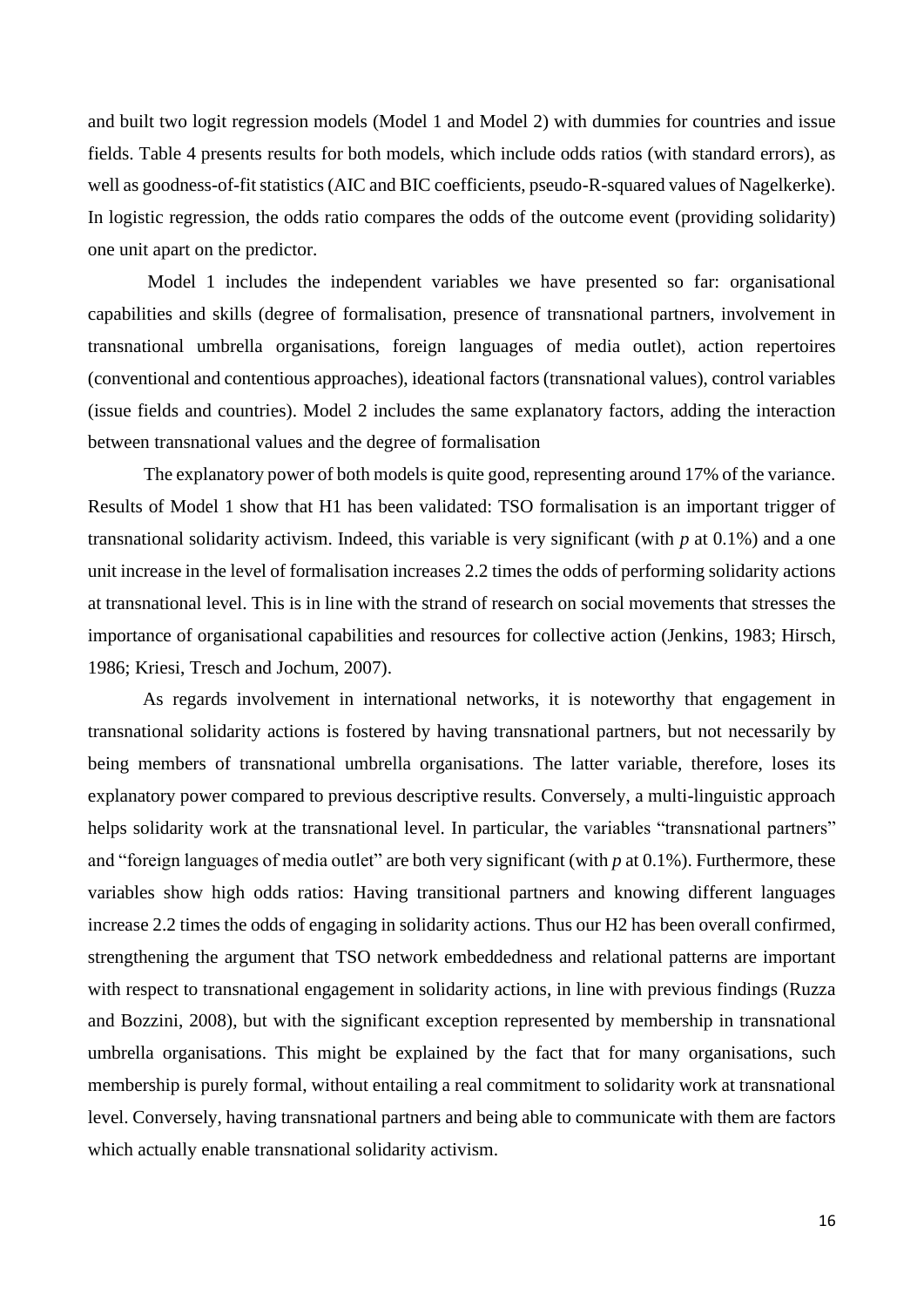Finally, action repertoires and strategic orientations are associated with transnational activism in line with H3: Action repertoires are a conditioning factor only when TSOs follow conventional routes to achieve their aims, whereas there is no significant association between TSOs following a contentious approach and the transnational scope of solidarity actions. In fact, TSOs operating in various countries more overtly stress on their websites the need to press for policy reforms as a route to reach their organisational aims. Their reformist political mission might explain their readiness to expand their scope of activities towards other countries, because transnational activism is a widely used strategy among social movement organisations and social NGOs to increase political pressure on governments (Imig and Tarrow, 2001; Lahusen, 2004; Della Porta and Caiani, 2009). Protest mobilisation, conversely, seems to be common among solidarity groups operating within the country, confirming results of previous research on EU-related protests which are more tied to the local/national level (Imig and Tarrow, 2001; Della Porta and Caiani, 2009), because they target national institutions, mobilise local constituents, and are motivated by local issues.

Additionally, ideational factors are also relevant, confirming H4: The commitment to transnational values has a strong, positive impact on transnational solidarity (*p* with 0.1%). This means that the commitment to universal human rights, multiculturalism, global justice or internationalism, for instance, is a strong motivating factor to carry out solidarity actions across borders.

Finally, it is interesting to note that there are relevant cross-field differences, with TSOs in the disability and above all in the unemployment fields less likely to be involved in transnational solidarity compared to TSOs in the migration field. Similarly, some cross-country differences are relevant, too: Compared to the reference category (Switzerland), TSOs in other countries, especially in France, Poland, Denmark and Germany, are more likely to be involved in transnational solidarity actions (significance at 0.1%).

Model 2 includes interactions between transnational values and level of formalisation, in order to test H5. Significance and strength of effects of the other variables do not change, confirming results of Model 1. However, the final value of the effect for values can only be assessed by summing interaction terms with both main effects for the level of formalisation and for transnational values, see marginal plot (see Figure 4). Hence, the model is considered nonlinear. Dots (diamonds) represent the conditional effect of cosmopolitan values on transnational engagement for different levels of formalisation. To the left of the zero line, the dots represent negative marginal effects, whereas on the right there are positive marginal effects. Dots close to the zero line represent low marginal effects in terms of both strength and statistical significance.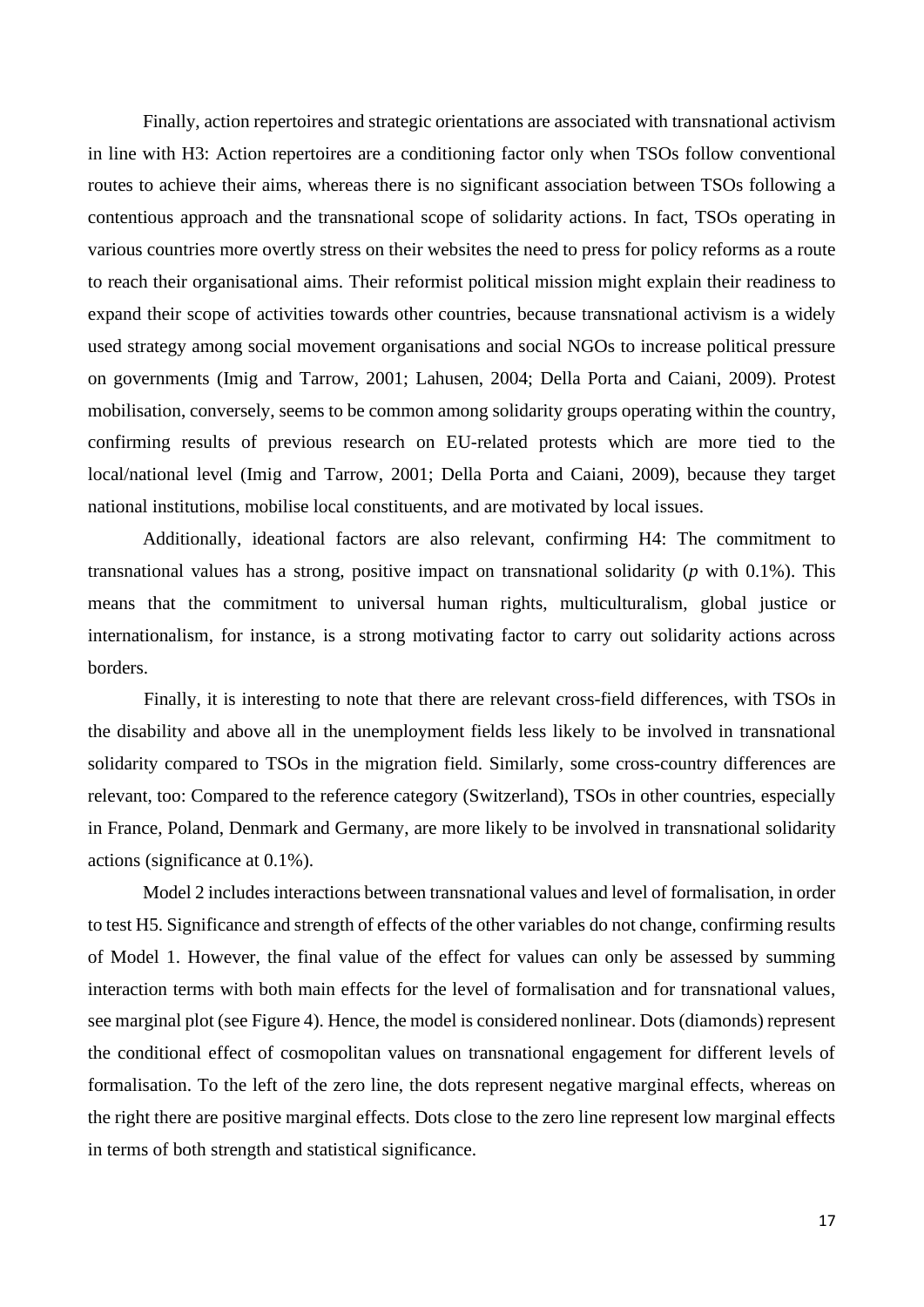|                                        | Model 1                     | Model 2                 |                         |           |
|----------------------------------------|-----------------------------|-------------------------|-------------------------|-----------|
| Organisational capabilities and skills | Odds ratio                  | S.E.                    | Odds ratio              | S.E.      |
| Formalisation                          | $2.159***$                  | (0.459)                 | 4.393***                | (1.721)   |
| Transnational partners                 | $2.212***$                  | (0.349)                 | $2.236***$              | (0.354)   |
| Members of transnational umbrella      | 1.157                       | (0.176)                 | 1.183                   | (0.179)   |
| Foreign languages of media outlet      | $2.206***$                  | (0.268)                 | $2.208***$              | (0.268)   |
| Action repertoires                     |                             |                         |                         |           |
| Contentious approach                   | 1.459                       | (0.506)                 | 1.415                   | (0.486)   |
| Conventional approach                  | 5.791***                    | (2.807)                 | $5.436***$              | (2.634)   |
| <b>Ideational</b> factors              |                             |                         |                         |           |
| Transnational values                   | $2.526***$                  | (0.364)                 | $3.910***$              | (0.989)   |
| <b>Interaction</b>                     |                             |                         |                         |           |
| Transnational values x formalisation   |                             |                         | $0.364*$                | (0.160)   |
| Controls (field and country)           |                             |                         |                         |           |
| Migration Field (reference category)   |                             |                         |                         |           |
| Disability Field                       | $0.665*$                    | (0.111)                 | $0.682*$                | (0.115)   |
| <b>Unemployment Field</b>              | $0.522***$                  | (0.0794)                | $0.543***$              | (0.0831)  |
| France                                 | $4.801***$                  | (1.369)                 | $4.759***$              | (1.356)   |
| Germany                                | $3.170***$                  | (0.770)                 | $3.138***$              | (0.760)   |
| Greece                                 | 1.889*                      | (0.537)                 | 1.886*                  | (0.538)   |
| Italy                                  | $2.207**$                   | (0.558)                 | $2.267**$               | (0.568)   |
| Poland                                 | 4.419***                    | (1.122)                 | $4.659***$              | (1.188)   |
| Denmark                                | $4.103***$                  | (1.034)                 | $4.091***$              | (1.017)   |
| UK                                     | $1.658*$                    | (0.417)                 | $1.742*$                | (0.435)   |
| Switzerland (reference category)       | $\mathcal{L}_{\mathcal{A}}$ | $\sim 100$ km s $^{-1}$ | $\sim 100$              |           |
| Constant                               | $0.0265***$                 | (0.00713)               | $0.0187^{\ast\ast\ast}$ | (0.00597) |
| $\cal N$                               | 2037                        |                         | 2037                    |           |
| pseudo $R^2$                           | 0.171                       |                         | 0.173                   |           |
| $AIC$                                  | 2120.4                      |                         | 2116.4                  |           |
| $BIC$                                  | 2215.9                      |                         | 2217.6                  |           |

| Table 4: Transnational solidarity and its covariates (logit regression) |  |  |  |
|-------------------------------------------------------------------------|--|--|--|
|                                                                         |  |  |  |

Significant levels: \* p<0.05, \*\* p<0.01, \*\*\* p<0.001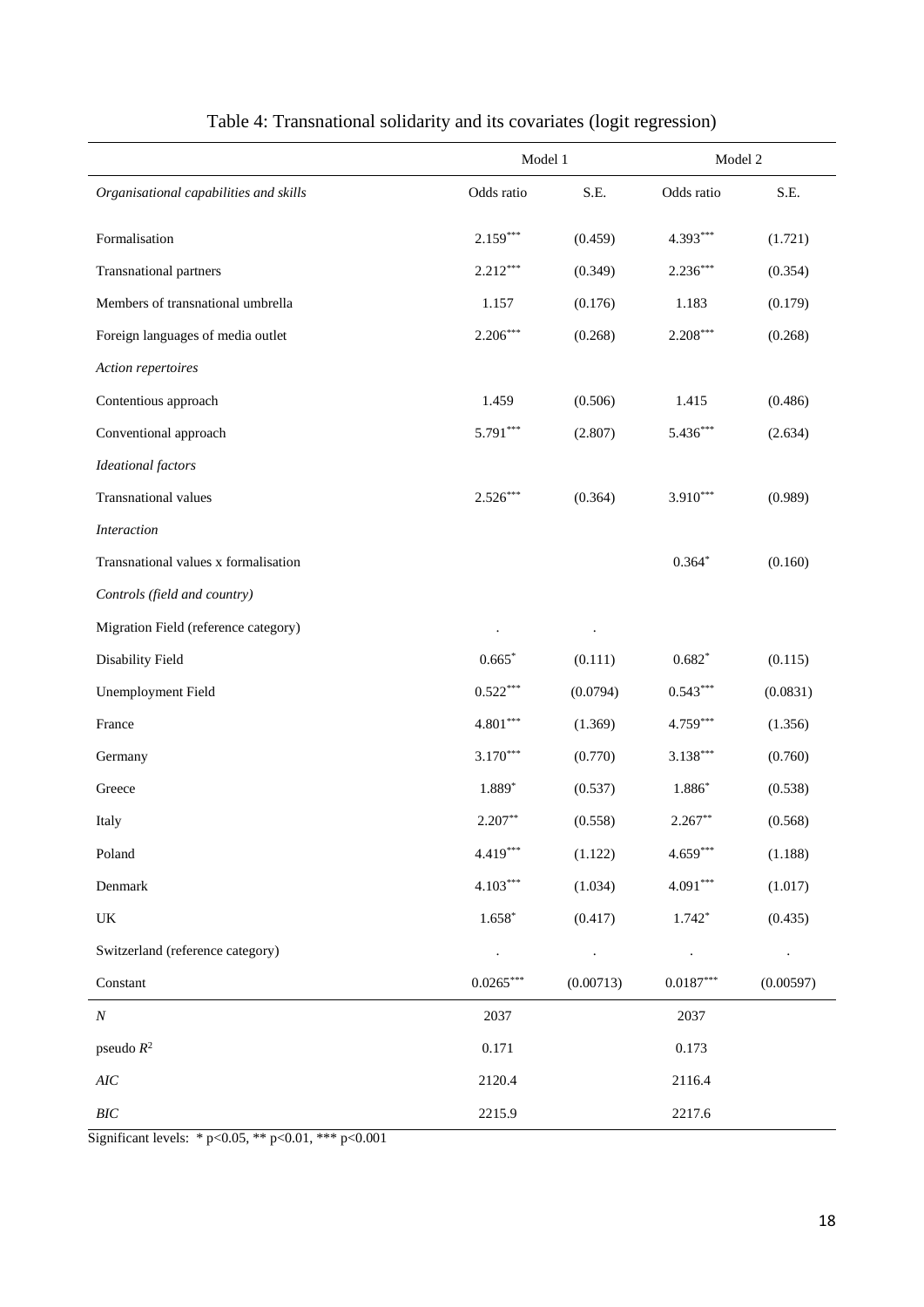Figure 4: *Marginal effects of cosmopolitan values by degree of formalisation on transnational engagement.*



*Note*: The chart graphically represents the Logit Model 2 reported in Table 4. Diamonds represent the conditional effect of cosmopolitan values on transnational engagement for different levels of formalisation. Horizontal bars represent 95% confidence intervals.

The results indeed confirm that the impact of transnational values on cross-borders activism is moderated by level of formalisation (H5): For the lowest level of formalisation, cosmopolitan values are not statistically significant, whereas their impact on transnational engagement becomes significant and increases as the level of formalisation increases. Hence, our results show that organisational values are important, but only when TSOs have the organisational capabilities to be engaged in transnational actions.

#### **5. Conclusion**

In recent years, the various crises that have hugely impacted European countries have resulted in more solidarity actions carried out by citizens' initiatives and groups, including transnational organisations. But how strongly are civil society organisations active across borders? Which factors are likely to inhibit or promote transnational activism? Throughout this study, we have aimed to answer these questions, first providing an overall comparative picture of differences and similarities between transnationally active and non-active TSOs in terms of their organisational features, their involvement in international networks, their action repertoires and their value frames. Secondly, we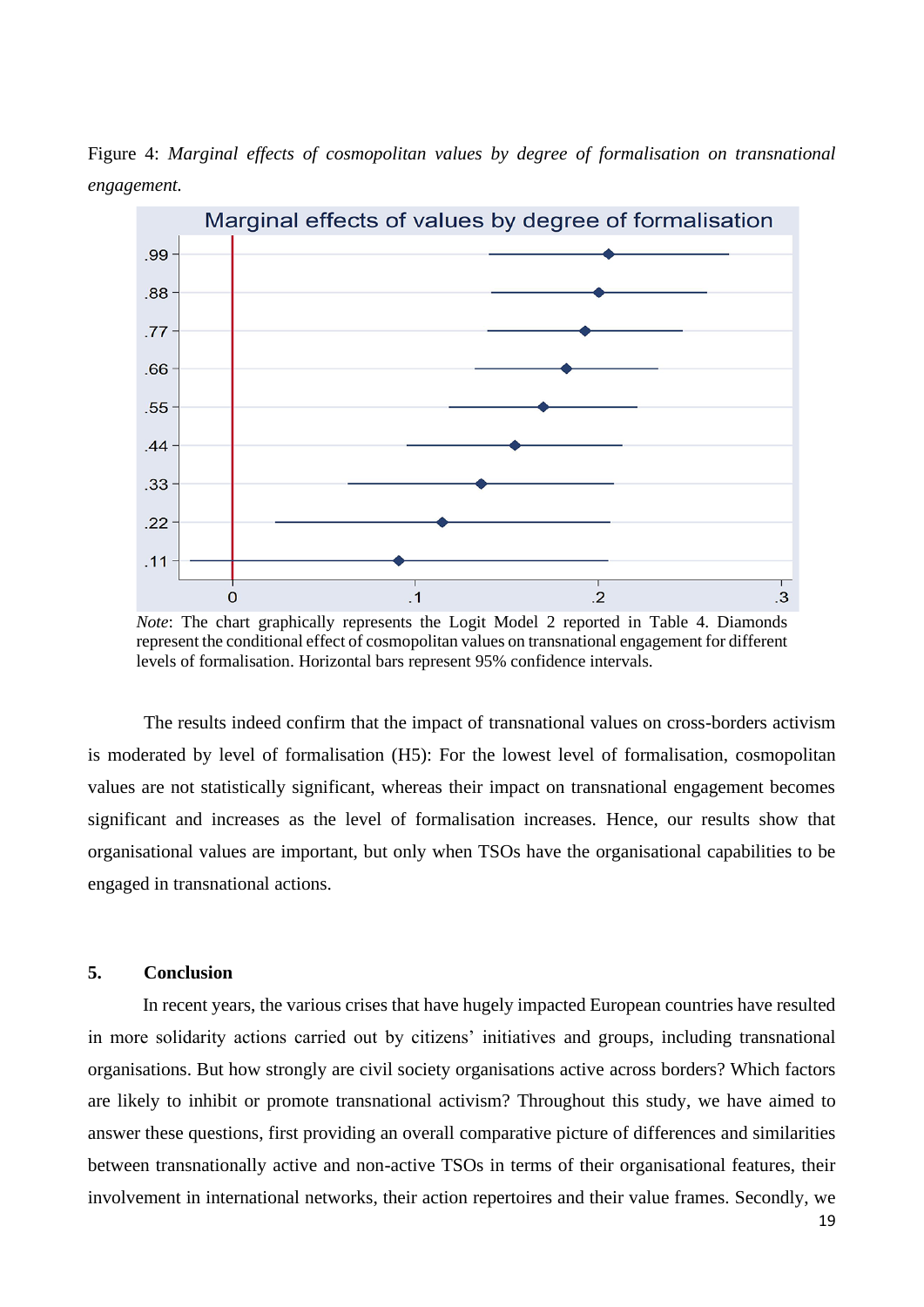have presented the results of a multivariate statistical analysis to detect the correlates of transnational solidarity actions.

The descriptive analysis in general shows that issue-field matters since TSOs providing solidarity in favour of refugees/migrants conduct more international activities than TSOs from other fields. Moreover, transnational solidary activities depend on the country where TSOs are based. Indeed, in countries such as France and Denmark, almost half of TSOs conduct solidarity activities beyond national borders, signalling that the domestic arena in these countries provided the political opportunities for transnational activism. Conversely, British TSOs are less likely to be engaged in transnational activities (just over 10%). With respect to the organisational structure, both TSO groups (transnationally active and domestically active groups) have a formal structure, but TSOs that are engaged in transnational solidarity activities are definitely more formalised as they report higher frequencies for almost every organisational feature. Likewise, TSOs that conduct transnational activities are part of umbrella organisations and especially international umbrellas. The same applies to the number of transnational partners: TSOs having a transnational scope of activities report more transnational partners than those active at national or subnational level.

Huge differences between transnationally active and non-active TSOs can be spotted as regards the number of languages that TSOs use on their websites: Almost half of the transnationally active TSOs use more than one language, in contrast to those TSOs active on a domestic level, which in their vast majority use only the native language. This finding probably indicates the strategic choice of TSOs to target different audiences and, thus, to increase their resources or to expand their beneficiaries beyond their native language. With respect to the strategies that the TSOs follow to achieve their goals, in general there are no huge differences between the two groups of TSOs, but conventional actions such as non-protest direct actions, activities oriented towards policy reform and lobbying are more widespread among transnationally active TSOs than among domestically active TSOs. This finding is probably connected with the level of formalisation and the type of transnationally active TSOs, since most of them are NGOs relying more on conventional tactics to pursue their aims (such as political pressure and lobbying), rather than on collective protests. Finally, transnational value frames are clearly linked to TSO cross-borders activism.

These findings are substantially confirmed, with some nuances, by the explanatory analysis, validating the hypotheses we formed to identify those factors that promote transnational activities. In sum, our findings show that a number of factors were relevant in distinguishing between transnationally active and inactive TSOs. Among them, we can name a number of variables that generated statistically significant effects: degree of formalisation/professionalisation (H1); involvement in international networks (H2) as measured by transnational partners and multi-language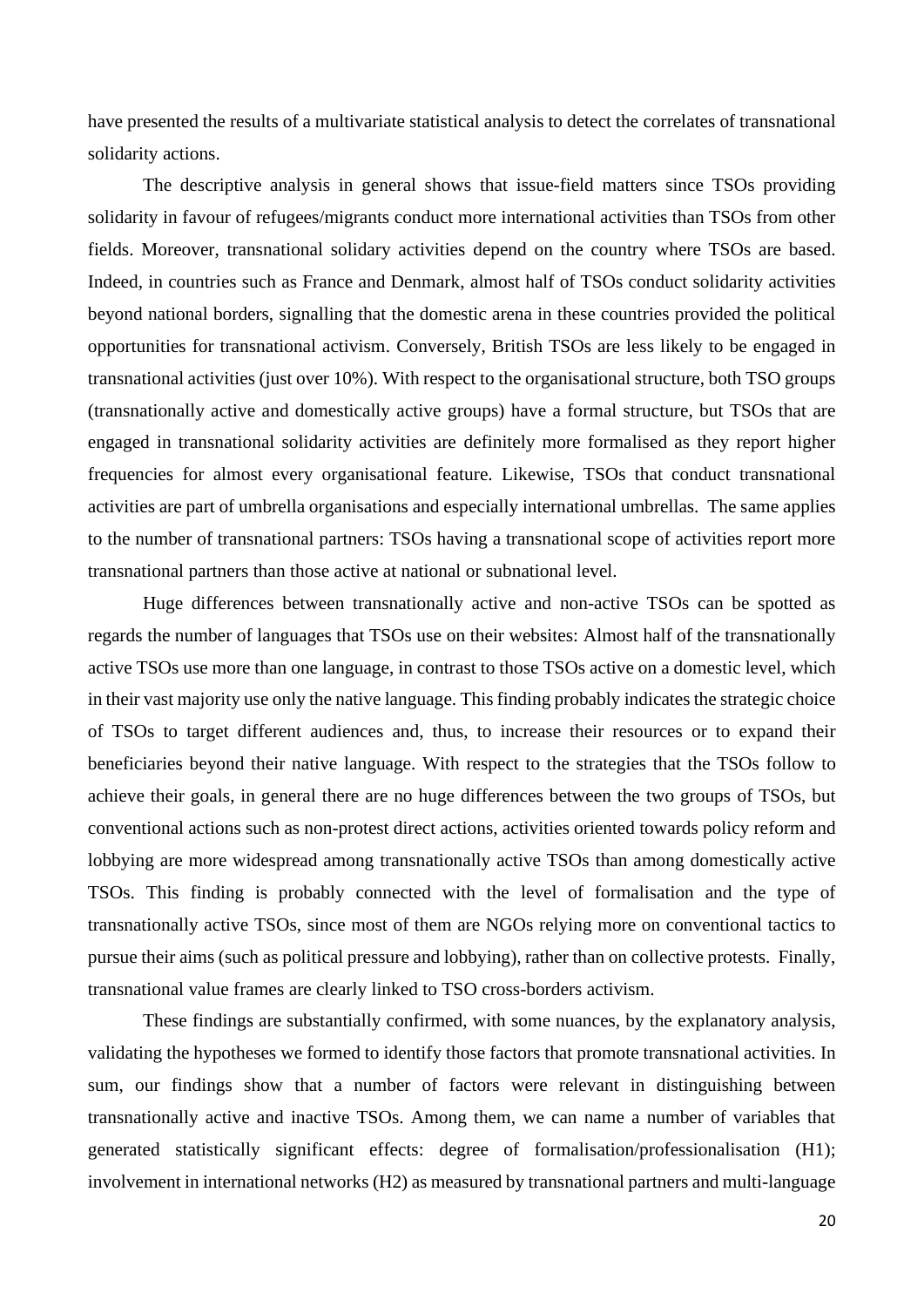websites – except for membership in transnational umbrella organisations, which is not significant contrary to our expectations; conventional style of actions (H3); and commitment to transnational values (H4). Additionally, global framing of value aims by organisations is relevant for activism across countries only for formalised TSOs (H5).

According to these results, we can highlight two main conclusions. In the first instance, a series of organisational characteristics is significantly related to transnational activities, and these findings hold true across both countries and issue fields. Indeed, transnationally active TSOs share a similar organisational profile: they tend to be more professionalised and formalised. This means that organisational capabilities and resources are an important *atout* for collective action across borders, a result that is in line with the Resource Mobilisation Theory on transnational social movements and with findings of previous studies (Jenkins, 1983; Hirsch, 1986; Kriesi, Tresch and Jochum, 2007). Additionally, TSOs with transnational partners, and TSOs counting on multi-language skills are more likely to engage in (protest or solidarity) activities across national borders. Therefore, it is the crossborder collaboration and involvement in international networks that clarifies the transnational scope of TSOs. In this regard, transnationally-oriented solidarity organisations show similar patterns to those of political protests and social movements (Keck and Sikkink, 1999; Della Porta and Caiani, 2009; Tarrow, 2011: 255).

Secondly, ideational factors are relevant, too: Transnational activism is more common among organisations that share discursive frames strictly linked to transnational and global values of solidarity. According to our expectations, however, the impact of such values on transnational engagement is moderated by the TSOs' degree of formalisation: A transnational value frame has a significant (and increasing) impact on transnational activism only for higher levels of formalisation. This confirms, once again, the importance of organisational capabilities to be engaged in transnational actions. In this regard, TSOs from European countries with a well-developed organisational field should to be better equipped to engage in cross-national activism than those from countries with a less institutionalised and resourced civil society. Finally, results show that issue field matters, given that TSOs in the unemployment domain and in the disability field are less likely to be involved in transnational solidarity actions than TSOs in the migration field, thus confirming that solidarity is domain bound (Warren, 2001)*.*

Since we carried out an organisational analysis, we focused on organisations' capabilities and resources. Hence, we left untouched two major issues worthy of further research. The first is related to mechanisms underlying the full set of dynamics that shape and take place in transnational solidarity activism. Therefore, future research could study the dispositional, environmental and relational mechanisms that lead to transnational activism. Secondly, in our study we argued that country context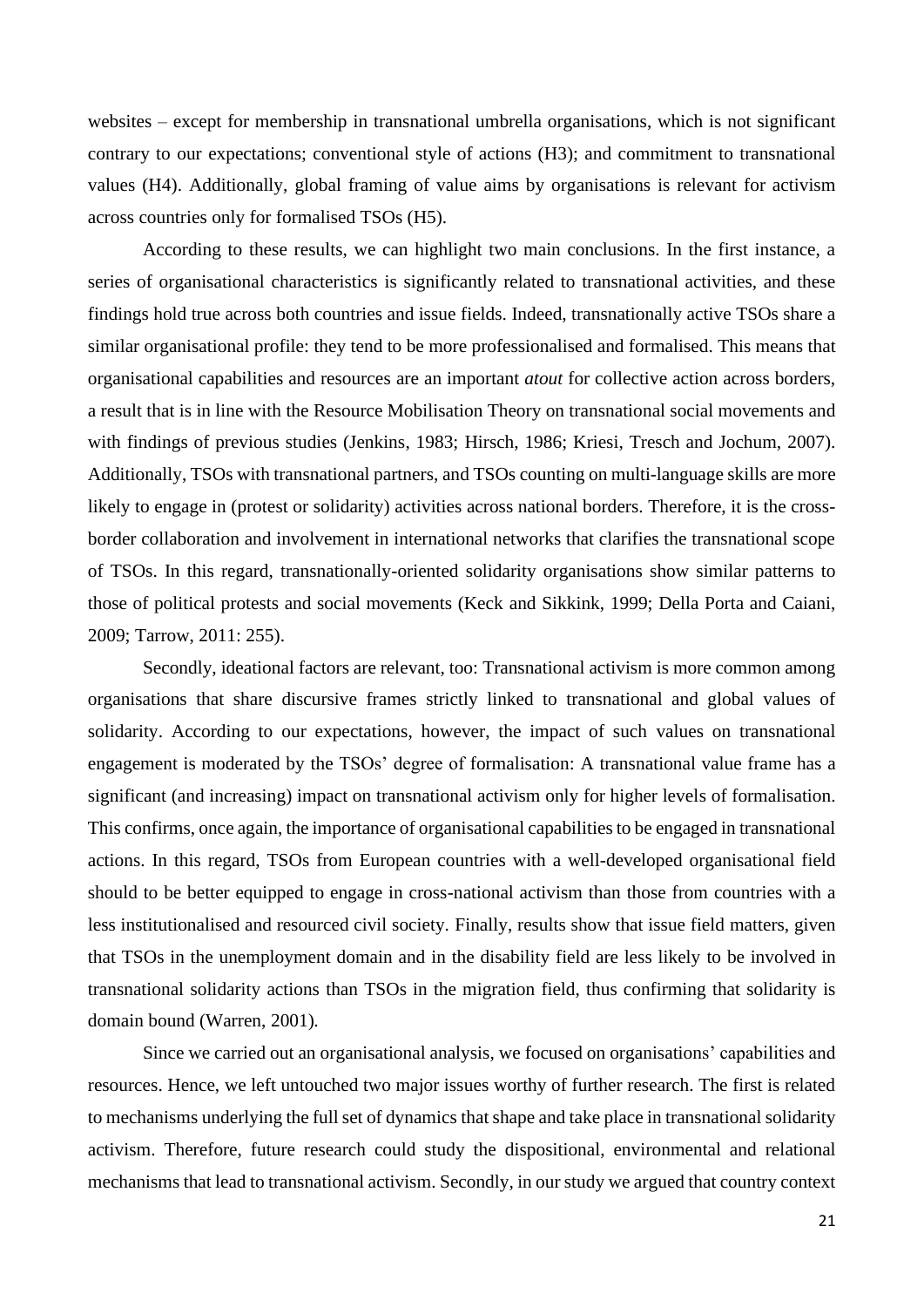matters; hence, we strongly believe that a cross-country research is needed on the specific political opportunities and threats that foster or restrict national organisations' engagement in transnational solidarity activism.

### **6. References**

Arendt, H. (1972) *Crises of the Republic*. New York: Harcourt Brace Jovanovich.

- Ataç, I., Rygiel, K. and Stierl, M. (2016) Introduction: The Contentious Politics of Refugee and Migrant Protest and Solidarity Movements: Remaking Citizenship from the Margins. *Citizenship Studies* 20(5): 527–544.
- Baglioni, S. and Giugni, M. (2014) Civil Society, Unemployment and Precarity in Europe: An Introduction. In: *Civil Society Organizations, Unemployment, and Precarity in Europe.* London: Palgrave Macmillan, pp. 1–10.
- Balme, R. and Chabanet, D. (2008) *European Governance and Democracy. Power and Protest in the EU*. Lanham: Rowman & Littlefield.
- Cristancho C and Loukakis A (2018) A comparative regional perspective on alternative action organization responses to the economic crisis across Europe. *American Behavioral Scientist* 62(6): 758–777.
- Della Porta, D. (2018) *Solidarity mobilizations in the 'refugee crisis'*. London/New York: Macmillan Publishers Limited. doi, 10, 978-3.
- Della Porta, D. and Mattoni, A. (2014) Patterns of diffusion and the transnational dimension of protest in the movements of the crisis: An introduction. *Spreading protest. Social movements in times of crisis*, 1-18.
- Della Porta, D. and Caiani, M. (2009) *Social Movements and Europeanization*. Oxford: Oxford University Press.
- Della Porta, D. and Tarrow, SG. (eds.) (2005) *Transnational Protest and Global Activism*. Lanham, Md.: Rowman & Littlefield.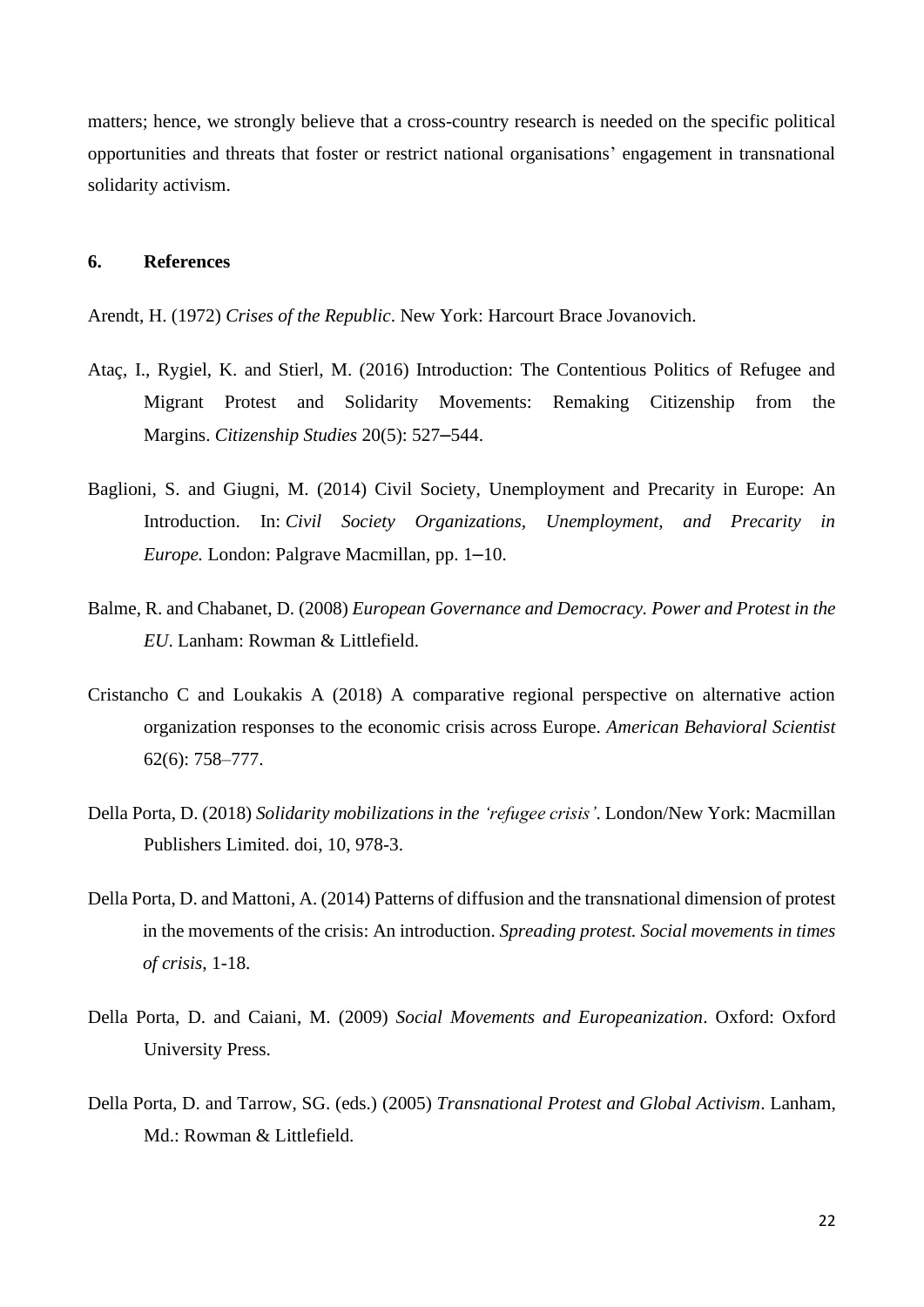- Edelman, M. (1999) *Peasants against Globalization: Rural Social Movements in Costa Rica*. Stanford University Press.
- Eder, K. and Kousis, M. (eds) 2001 *Environmental Politics in Southern Europe. Actors, Institutions and Discourses in a Europeanizing Society*. Vol. 29. Dordrecht: Springer Science & Business Media.
- Edwards, B. and McCarthy, JD. (2004) Resources and social movement mobilization. *The Blackwell companion to social movements*: 116–152.
- Escobar, A., Dagnino, E., and Alvarez, SE. (2018) Introduction: The cultural and the political in Latin American social movements. In: *Cultures of Politics/Politics of Cultures*. Routledge, pp. 1– 30.
- Fillieule, O. (2006). Requiem pour un concept. Vie et mort de la notion de'structure des opportunités politiques'. In Gilles Dorronsoro, (ed.) *La Turquie conteste. Mobilisations sociales et régime sécuritaire*, Paris, presses du CNRS, 201-218.
- Fominaya, C. F. and Cox, L. (eds) (2013) *Understanding European movements: New social movements, global justice struggles, anti-austerity protest*. Routledge.
- Flesher Fominaya, C. (2017) European anti-austerity and pro-democracy protests in the wake of the global financial crisis. *Social Movement Studies* 16(1): 1–20.
- Forno, F. and Graziano, P. (2014) Sustainable community movement organisations. *Journal of Consumer Culture* 14(2): 139–157.
- Giugni, M. and Passy, F. (eds) (2001) *Political Altruism?: Solidarity Movements in International Perspective*. Rowman & Littlefield.
- Hirsch, EL. (1986) The Creation of Political Solidarity in Social Movement Organisations. *The Sociological Quarterly* 27(3): 373–387
- Hunt, SA. and Benford, RD. (2004) Collective identity, solidarity, and commitment. *The Blackwell companion to social movements*: 433-457.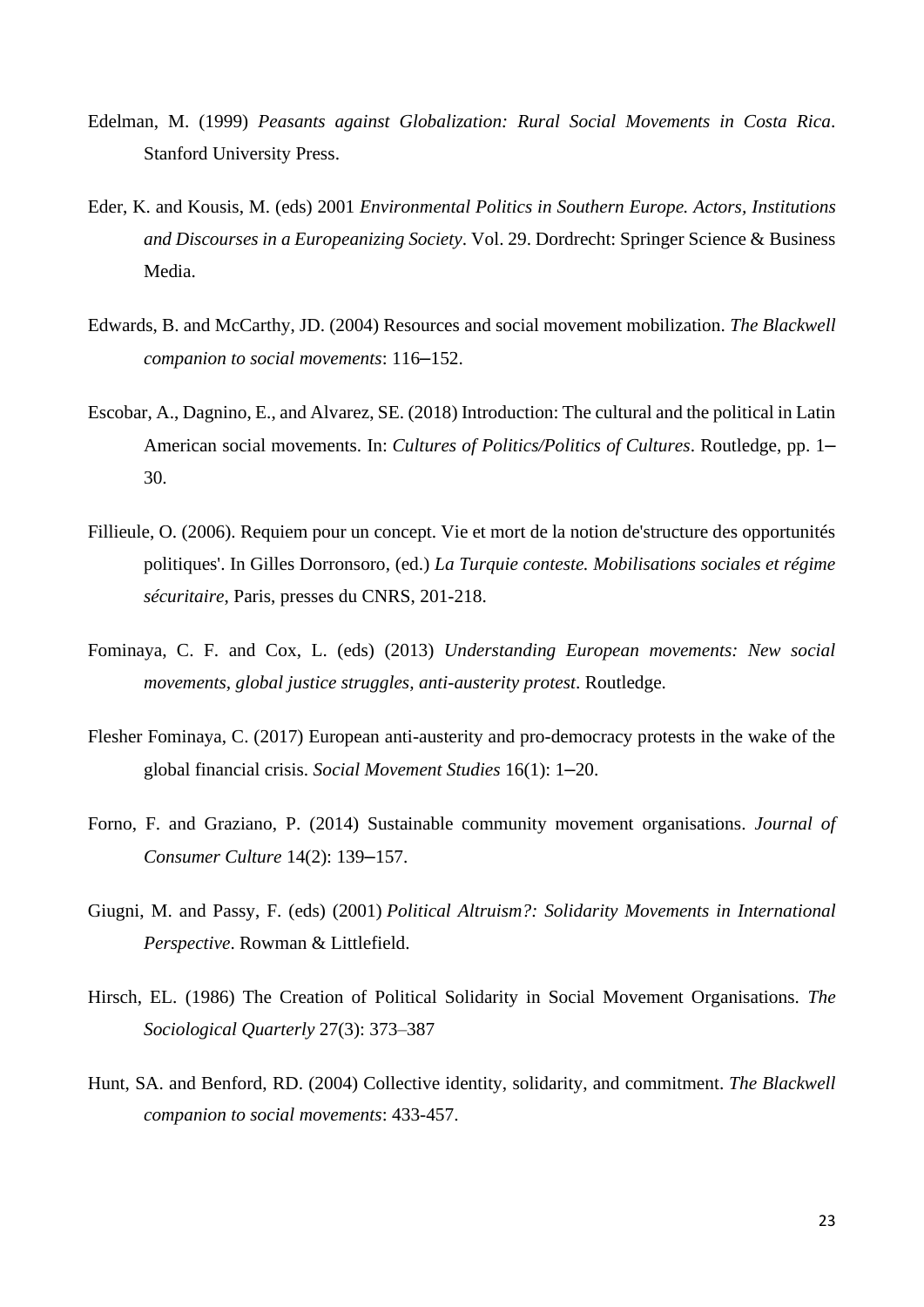- Imig, D. and Tarrow, SG. (2001) *Contentious Europeans. Protest and Politics in an Emerging Polity*. Lanham, Md.: Rowman & Littlefield.
- Jenkins, JC. (1983) Resource mobilization theory and the study of social movements. *Annual review of sociology* 9(1): 527–553.
- Keck, ME. and Sikkink, K. (1999) Transnational advocacy networks in international and regional politics. *International social science journal* 51(159): 89–101.
- Kohler-Koch, B. and Quittkat, C. (2013) *De-mystification of Participatory Democracy. EUgovernance and Civil Society*. Oxford: Oxford University Press.
- Kohler-Koch, B., Quittkat, C., Altides, C. and Buth, V. (2010) *Die Entzauberung partizipativer Demokratie: Zur Rolle der Zivilgesellschaft bei der Demokratisierung von EU-Governance*. Campus Verlag.
- Kousis, M., Giugni, M. and Lahusen, C. (2018) Action Organization Analysis: A New, online-based Approach extending Protest Event Analysis through Hubs-based website Analysis. *American Behavioral Scientist* 62(6): 739–757.
- Kriesi, H., Tresch, A. and Jochum, M. (2007) Going public in the European Union: Action repertoires of Western European collective political actors. *Comparative Political Studies* 40(1): 48–73.
- Kutay, A. (2014) *Governance and European Civil Society. Governmentality, Discourse and NGOs*. London: Routledge.
- Lahusen, C. (2004) Joining the Cocktail Circuit: Social Movement Organizations at the European Union. *Mobilization: An International Quarterly* 9(1): 55–71.
- Lahusen C, Kousis M, Zschache U, et al. (2018) European solidarity in times of crisis: Comparing transnational activism of civic organisations in Germany and Greece. *Österreichische Zeitschrift für Soziologie* 43: 173–197.
- McAdam, D. (2010). *Political process and the development of black insurgency, 1930-1970*. University of Chicago Press.
- McAdam ,D., Tarrow, S. and Tilly, C. (2001) *Dynamics of contention*. Cambridge University Press.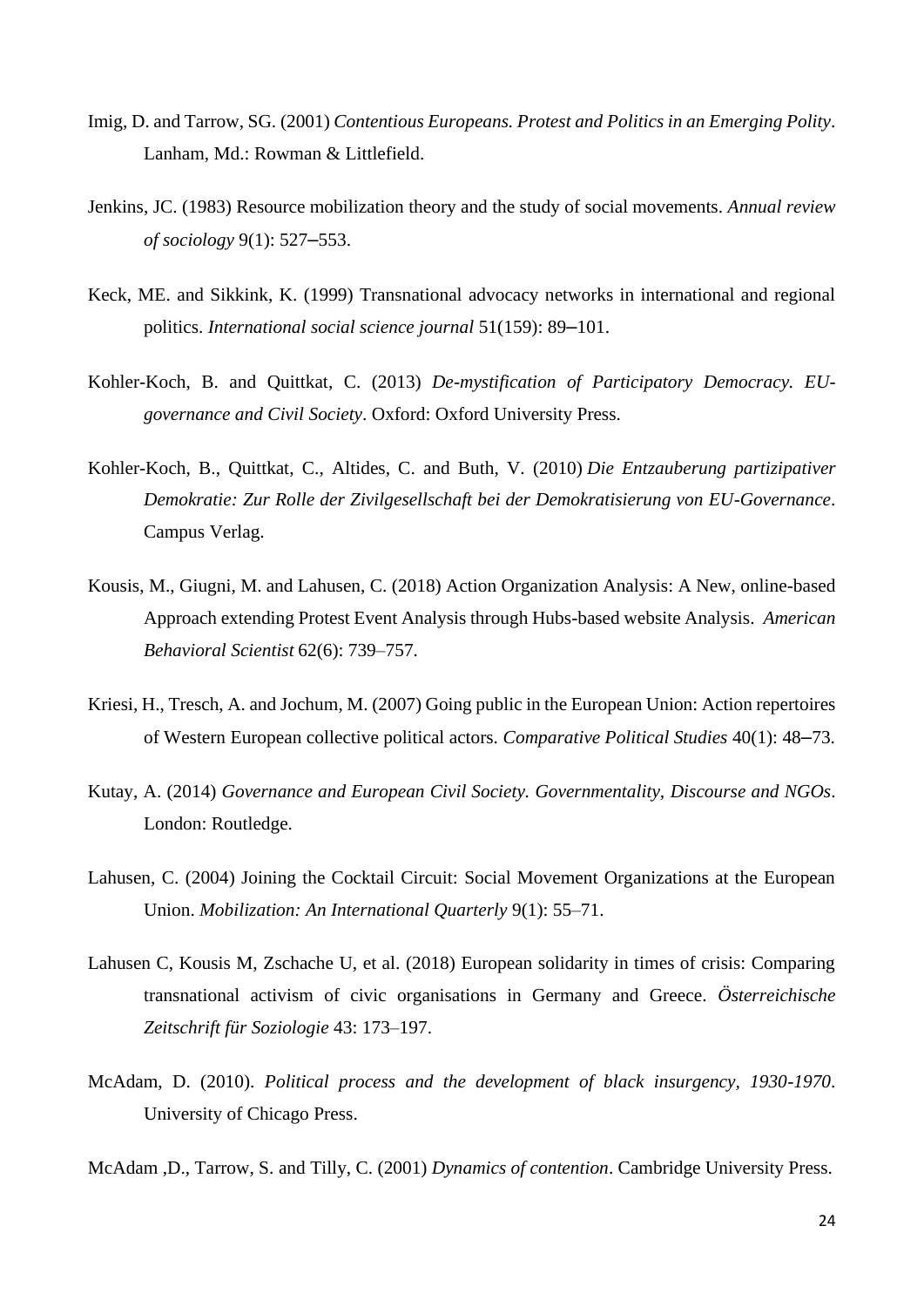- McCarthy, JD. and Wolfson, M. (1996) Resource mobilization by local social movement organizations: Agency, strategy, and organization in the movement against drinking and driving. *American Sociological Review*: 1070–1088.
- McCarthy, JD. and Zald, MN. (1977) Resource mobilization and social movements: A partial theory. *American journal of sociology* 82(6): 1212–1241.
- Melucci, A. (1996) *Challenging Codes: Collective Action in the Information Age*. New York: Cambridge University Press.
- Polletta, F. and Jasper, JM. (2001) Collective identity and social movements. *Annual review of Sociology* 27(1): 283–305.
- Priestley, M. (2007) In search of European disability policy: Between national and global. *ALTER-European Journal of Disability Research/Revue Européenne de Recherche sur le Handicap* 1(1): 61–74.
- Ruzza, C. and Bozzini, E. (2008) Organised civil society and European governance: Routes of contestation. *European Political Science* 7(3): 296–303.
- Sanchez Salgado, R. (2017) Europeanization of civil society organizations in times of crisis? Exploring the evolution grant-seeking strategies in the EU multi-level system. *European Politics and Society* 18(4): 511–528.
- Schmitter, PC. and Streeck, W. (1999) *The organization of business interests: Studying the associative action of business in advanced industrial societies* (No. 99/1). MPIfG discussion paper.

Smismans, S. (2006) *Civil society and legitimate European governance*. Cheltenham: Edward Elgar.

- Smith, J. (2002) Bridging global divides? Strategic framing and solidarity in transnational social movement organizations. *International sociology* 17(4): 505–528.
- Tarrow, SG. (2011) *Power in Movement: Social Movements and Contentious Politics*. Cambridge University Press.
- Tarrow, SG. (2005) *The New Transnational Activism*. Cambridge university press.